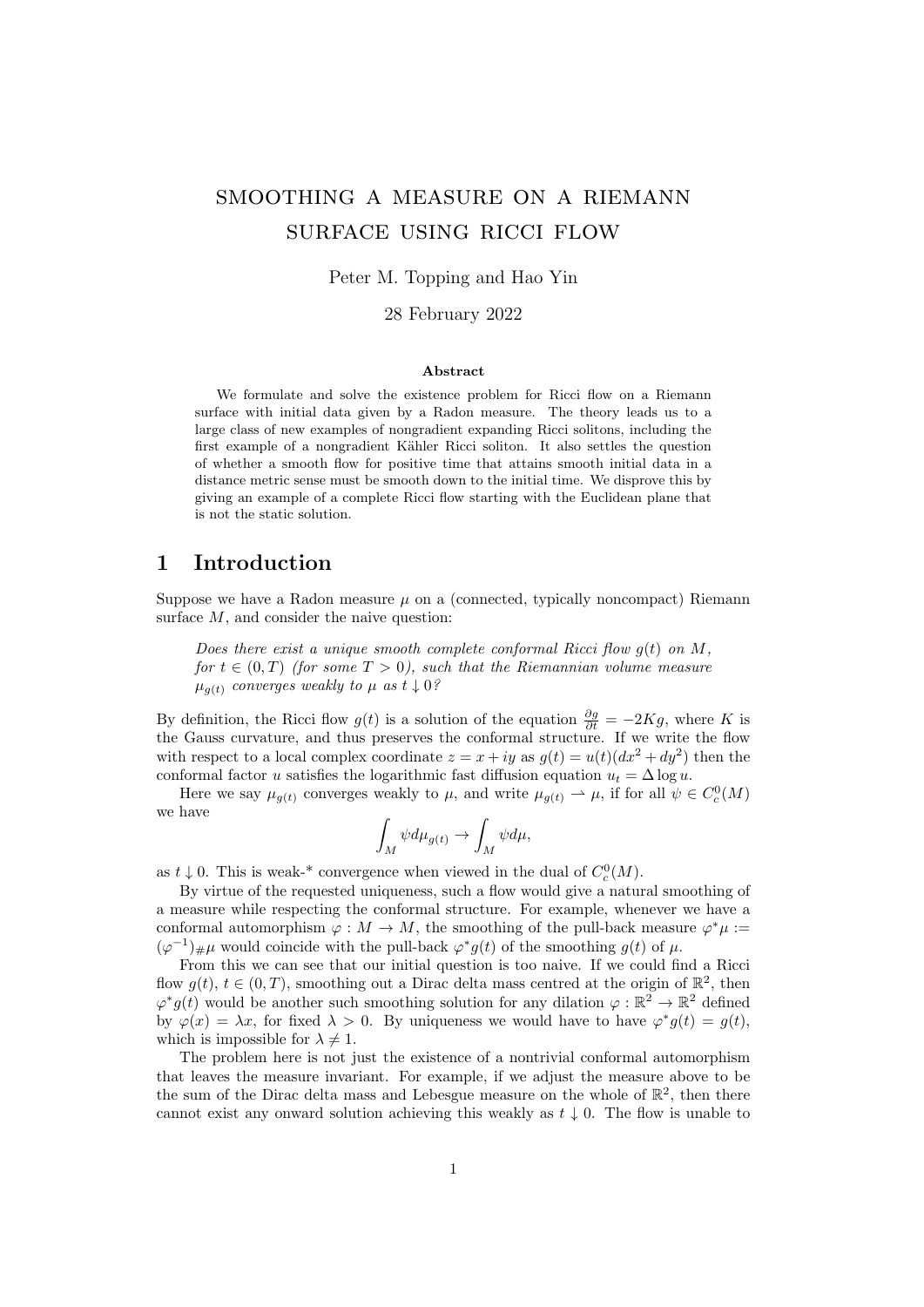concentrate mass at an isolated point as  $t \downarrow 0$ . More generally, as a preliminary result we will prove:

<span id="page-1-2"></span>**Theorem 1.1** (No Dirac mass in initial data). Suppose M is any Riemann surface and  $\mu$  is a Radon measure on M. Suppose that for some open set  $\Omega \subset M$  the restriction  $\mu \llcorner \Omega$ is the sum of a smooth measure (i.e. the volume measure of a smooth conformal, possibly degenerate, Riemannian metric on  $\Omega$ ) and a Dirac mass centred at a point within  $\Omega$ . Then there cannot exist  $\varepsilon > 0$  and a smooth complete conformal Ricci flow  $g(t)$  on M for  $t \in (0, \varepsilon)$  such that  $\mu_{g(t)} \to \mu$  as  $t \downarrow 0$ .

Despite these problems, our main result tells us that as soon as we rule out atoms in the initial measure we obtain existence.

<span id="page-1-0"></span>**Theorem 1.2** (Main existence theorem). Suppose M is any (connected, possibly noncompact) Riemann surface and  $\mu$  is any (nonnegative) nontrivial Radon measure on M that is nonatomic in the sense that

$$
\mu({x}) = 0 \text{ for all } x \in M.
$$

Define

$$
T := \begin{cases} \frac{\mu(M)}{4\pi} & \text{if } M = \mathbb{C} \simeq \mathbb{R}^2\\ \frac{\mu(M)}{8\pi} & \text{if } M = S^2\\ \infty & \text{otherwise.} \end{cases} \tag{1.1}
$$

Then there exists a smooth complete conformal Ricci flow  $g(t)$  on M, for  $t \in (0,T)$ , such that the Riemannian volume measure  $\mu_{q(t)}$  converges weakly to  $\mu$  as  $t \downarrow 0$ .

In the cases that  $T < \infty$ , as  $t \uparrow T$  we have

$$
\text{Vol}_{g(t)}(M) = (1 - \frac{t}{T})\mu(M) \to 0.
$$

Moreover, if  $\mu$  has no singular part then  $\mu_{g(t)} \to \mu$  in  $L^1_{loc}(M)$ . More generally, if  $\Omega$  is the complement of the support of the singular part of  $\mu$ , then  $\mu_{g(t)} \_\Omega \to \mu \_\Omega$  in  $L^1_{loc}(\Omega)$ .

To clarify the final assertion we need to recall that the Lebesgue-Radon-Nikodym theorem implies that if we pick an arbitrary smooth conformal metric  $g_0$  on  $M$ , with volume measure  $\mu_{g_0}$ , then we can write  $\mu$  as the sum of two mutually singular measures  $\mu_{ac}$  and  $\mu_{sing}$  where the absolutely continuous part  $\mu_{ac}$  can be written  $\mu_{ac} = u_0 \mu_{go}$  for some nonnegative  $u_0 \in L^1_{loc}(M)$  and the singular part satisfies  $\mu_{sing} \perp \mu_{go}$ . The final assertion says first that if  $\mu = \mu_{ac}$  and we write  $g(t) = u(t)g_0$ , then  $u(t) \to u_0$  in  $L^1_{loc}(M)$ . If the singular part is nontrivial then we have the same convergence in  $L^1_{loc}(\Omega)$  (though  $\Omega$  could be empty).

We stress that in Theorem [1.2](#page-1-0) we are not just given a smooth underlying surface and a Radon measure. It is essential that we are also given the underlying complex structure for the problem to be natural.

In addition to the existence assertion of Theorem [1.2,](#page-1-0) we also speculate that the flow should be unique:

<span id="page-1-1"></span>Conjecture 1.3. Suppose M is any (connected, possibly noncompact) Riemann surface and  $\mu$  is any (nonnegative) nontrivial Radon measure on M such that

$$
\mu({x}) = 0 \text{ for all } x \in M.
$$

Suppose that  $\varepsilon > 0$  and that  $\tilde{g}(t)$  is a smooth complete conformal Ricci flow on M, for  $t \in (0,\varepsilon)$  such that the Riemannian volume measure  $\mu_{\tilde{g}(t)}$  converges weakly to  $\mu$  as  $t \downarrow 0$ . We conjecture that if T and g(t) are as in Theorem [1.2,](#page-1-0) then  $\varepsilon \leq T$  and  $g(t) = \tilde{g}(t)$  for all  $t \in (0, \varepsilon)$ .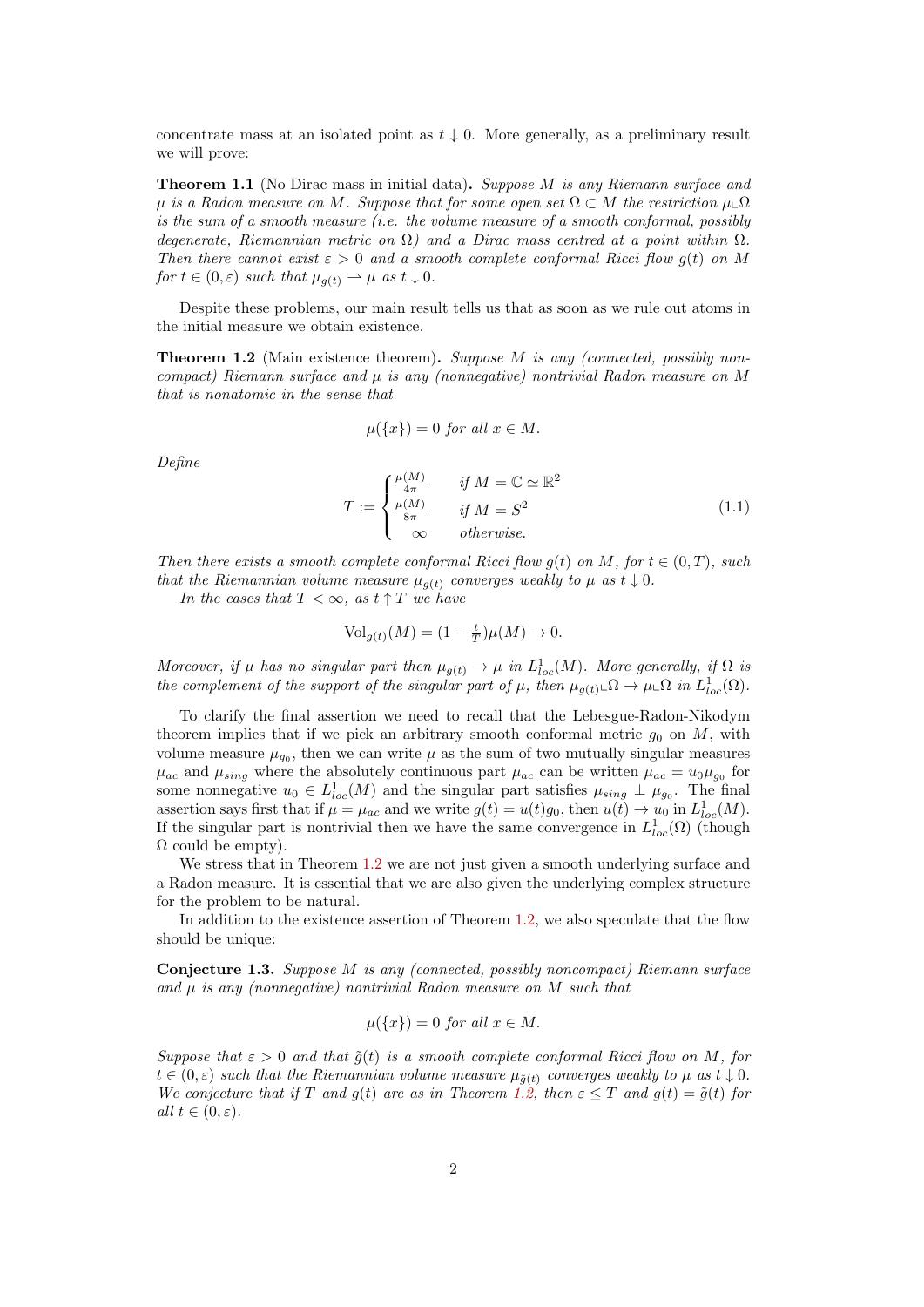The potential noncompactness of  $M$  is at the heart of the difficulty in proving this conjecture.

One case in which the uniqueness does follow from known work is when the measure has no singular part and is attained in  $L^1_{loc}$ . The following can be derived from the theory in [\[23\]](#page-23-0) (see Lemma [3.3](#page-8-0) below for the type of estimate involved) where uniqueness was established for smooth initial data.

<span id="page-2-1"></span>**Theorem 1.4** (Uniqueness for initial data attained in  $L^1$ ). Suppose M is any (connected, possibly noncompact) Riemann surface and  $\mu$  is any (nonnegative) nonsingular nontrivial Radon measure on M. Pick any smooth conformal metric  $g_0$  on M and write  $\mu = u_0 \mu_{q_0}$ for some nonnegative  $u_0 \in L^1_{loc}(M)$ . If  $g(t) = u(t)g_0$  and  $\tilde{g}(t) = \tilde{u}(t)g_0$  are smooth complete Ricci flows on M, for  $t \in (0, \varepsilon)$ , with the property that both  $u(t) \to u_0$  and  $\tilde{u}(t) \to u_0$  in  $L^1_{loc}(M)$  as  $t \downarrow 0$ , then we must have  $g(t) \equiv \tilde{g}(t)$  for all  $t \in (0, \varepsilon)$ .

Equipped with the well-posedness theory for measure-valued initial data that we have just outlined, we are able to generate a large class of new expanding Ricci solitons that include the first known examples of nongradient Ricci solitons in two dimensions, and the first known nongradient Kähler Ricci solitons; see Section [5.](#page-16-0) (The examples can be trivially extended to higher dimensions also.) This answers [\[6,](#page-22-0) Problem 1.87]. The simplest example that illustrates this idea is when we start the Ricci flow with a measure  $2\pi\mathcal{H}^1\llcorner L$  concentrated on a line in  $\mathbb{R}^2$ , where  $\mathcal{H}^1$  is one-dimensional Hausdorff measure, and L is a line in the plane such as the y-axis. By the invariance of the initial data under scaling, and the existence theory in this paper, we can show that a Ricci flow emanates from this measure that is an expanding soliton, but not a gradient soliton. In fact, in this case we observe that the soliton flow can be written down explicitly as  $g(t) = u(x, y, t)(dx^{2} + dy^{2})$  where

$$
u(x, y, t) = \frac{2t}{t^2 + x^2}.
$$

Amongst the many other examples that can be constructed using this technique are expanding solitons for which the corresponding diffeomorphisms necessarily move not just by dilation but also by rotation. As  $t$  decreases to zero, these diffeomorphisms make an unbounded number of full rotations.

As a further application of our theory, we will settle one of the natural uniqueness questions for Ricci flow. Suppose  $q(t)$  is a smooth complete Ricci flow on a surface M for  $t \in (0, \varepsilon)$  with the property that the distance function  $d_{g(t)} : M \times M \to [0, \infty)$  converges locally uniformly to the distance function  $d_{g_0}: M \times M \to [0, \infty)$  of a smooth complete Riemannian metric  $g_0$  as  $t \downarrow 0$ . It is a question raised by A. Deruelle and T. Richard as to whether this implies that  $g(t)$  converges smoothly locally to  $g_0$  as  $t \downarrow 0$ ; see [\[19,](#page-23-1) [26,](#page-23-2) [8\]](#page-22-1). A. Deruelle, F. Schulze and M. Simon [\[8\]](#page-22-1) show that the answer is yes if certain curvature hypotheses are added to  $q(t)$ .

In the following theorem we demonstrate that the answer is no in general.

<span id="page-2-0"></span>**Theorem 1.5.** There exists a Ricci flow  $g(t)$  on  $\mathbb{R}^2$ , for  $t > 0$ , with initial data given by the measure

$$
\mu := \mu_{g_0} + \mathcal{H}^1 \llcorner L,
$$

where  $g_0$  is the Euclidean metric, so that  $d_{g(t)} \to d_{g_0}$  locally uniformly as  $t \downarrow 0$ .

One interpretation of this result is that we have nonuniqueness for the Ricci flow starting at the Euclidean plane if we ask for the initial data to be attained in the sense of convergence of the Riemannian distance. One has the static flow that remains as the Euclidean plane, but also the flow given in the Theorem [1.5.](#page-2-0) A slight modification of Theorem [1.5](#page-2-0) answers Problem 1.2 from [\[26\]](#page-23-2). We prove Theorem [1.5](#page-2-0) in Section [6.](#page-19-0)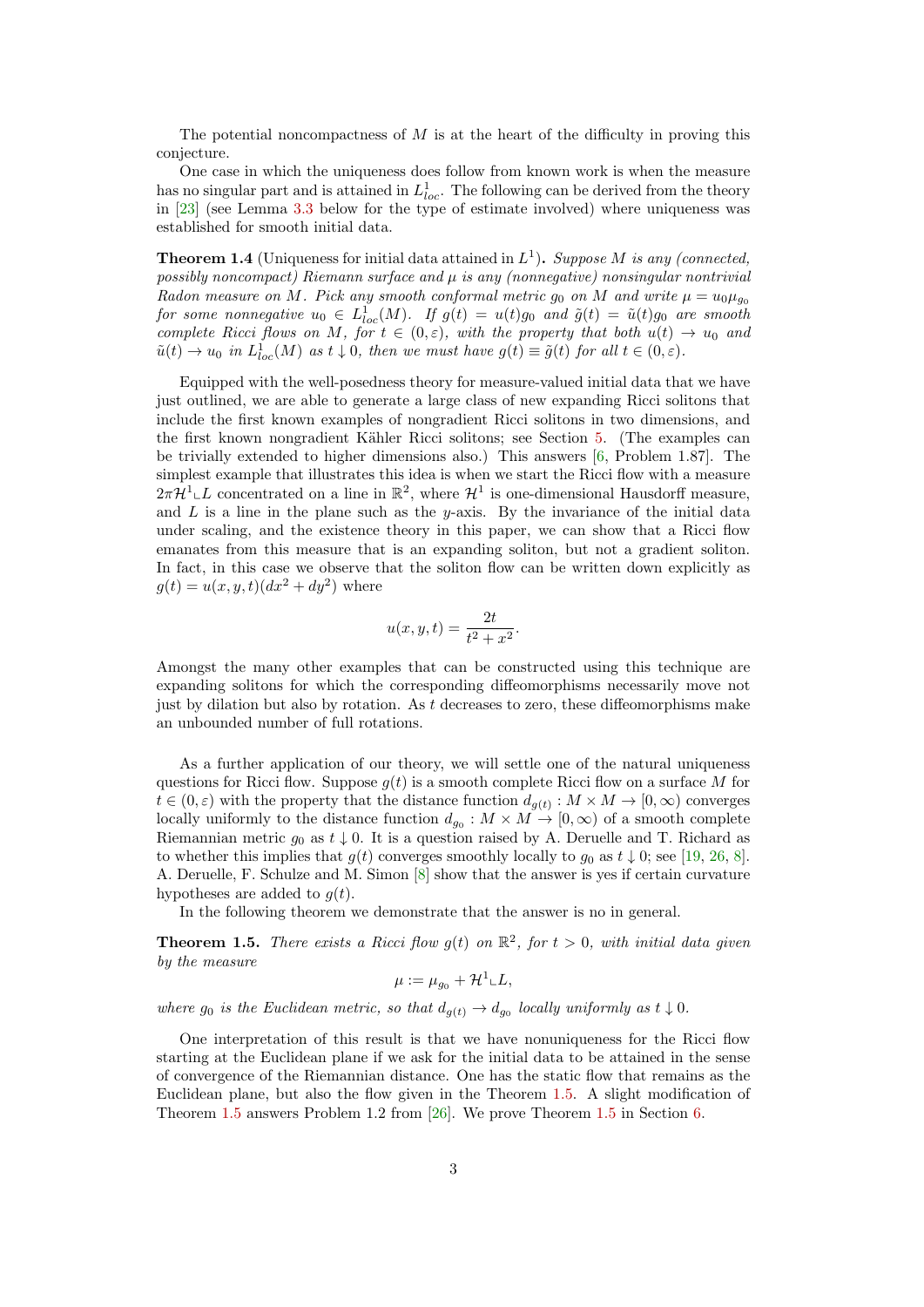Theorem [1.2](#page-1-0) generalises the existence theory of [\[11\]](#page-22-2) to the case of measure-valued initial data. For comparison and later application, we recall:

<span id="page-3-0"></span>**Theorem 1.6** ([\[11\]](#page-22-2)). Suppose  $(M, g_0)$  is any (connected, possibly noncompact) orientable Riemannian surface and define

$$
T := \begin{cases} \frac{\text{Vol}_{g_0}(M)}{4\pi} & \text{if } (M, g_0) \text{ is conformally } \mathbb{C} \\ \frac{\text{Vol}_{g_0}(M)}{8\pi} & \text{if } (M, g_0) \text{ is conformally } S^2 \\ \infty & \text{otherwise.} \end{cases} \tag{1.2}
$$

Then there exists a smooth Ricci flow  $g(t)$  on M, for  $t \in [0,T)$ , such that  $g(0) = g_0$ and  $g(t)$  is complete for all  $t \in (0,T)$ . In the cases that  $T < \infty$ , we have  $\text{Vol}_{q(t)}(M) =$  $(1 - \frac{t}{T}) \operatorname{Vol}_{g_0}(M) \to 0 \text{ as } t \uparrow T.$ 

In this smooth case uniqueness was proved in [\[23\]](#page-23-0), and is included in Theorem [1.4.](#page-2-1)

Remark 1.7. Let us illustrate Theorem [1.6](#page-3-0) with one example that will serve us later. Suppose M is the punctured disc  $B \setminus \{0\}$ , and  $g_0$  is the standard flat metric on M. This metric is incomplete because both the boundary of B and the puncture can be reached from the interior in a finite distance. Theorem [1.6](#page-3-0) solves this by immediately blowing up near the boundary of B to look like a Poincaré metric scaled to have curvature  $-1/(2t)$ , and blowing up near the puncture to look like a hyperbolic cusp scaled to have curvature  $-1/(2t)$ . It will be important later that a hyperbolic cusp has finite area.

Theorem [1.2](#page-1-0) also connects with a number of earlier works in which rough initial data is considered for Ricci flow. In one direction there has been much recent progress in understanding the existence problem for Ricci flows starting with metric spaces having suitably controlled geometry, e.g. [\[16,](#page-22-3) [21,](#page-23-3) [2,](#page-22-4) [19\]](#page-23-1). There is a closer connection to earlier work in Kähler Ricci flow. Although the subtleties of this paper (and of  $[11, 23]$  $[11, 23]$  $[11, 23]$ ) largely stem from the possible noncompactness of the underlying space  $M$ , if we were to impose compactness then one could appeal to work of Guedj and Zeriahi [\[14\]](#page-22-5) for existence and Di Nezza and Lu [\[10\]](#page-22-6) for uniqueness. As we will see during the paper, some of the techniques we have at our disposal originate in the study of the logarithmic fast diffusion equation. See [\[28\]](#page-23-4) for an overview.

Acknowledgements: PT was supported by EPSRC grant EP/T019824/1. HY was supported by NSFC grant 11971451.

## <span id="page-3-2"></span>2 Pointwise a priori bounds for Ricci flows on surfaces

Before we start the proof of Theorem [1.2,](#page-1-0) we recall and adapt some a priori upper and lower bounds for the conformal factors of Ricci flows on surfaces.

## 2.1 Upper bounds for the conformal factors

If we have a Ricci flow  $g(t)$  on a Riemann surface, for  $t \in [0, T)$ , and we know that on some simply connected subdomain  $B \subset M$  we have

<span id="page-3-1"></span>
$$
g(0) \le \lambda h,\tag{2.1}
$$

where h is the unique complete conformal hyperbolic metric on B, and  $\lambda > 0$ , then this ordering is preserved under Ricci flow and we deduce that  $g(t) \leq (\lambda + 2t)h$  for all t. In particular, we obtain a purely local ongoing upper bound for the flow.

In this paper we need to deduce a uniform local upper bound without being able to assume an initial  $L^{\infty}$  bound of the form [\(2.1\)](#page-3-1). We will only have access to initial  $L^{1}$ control. The estimate we require is contained in the following theorem, which can be derived from Theorem 1.1 in [\[24\]](#page-23-5).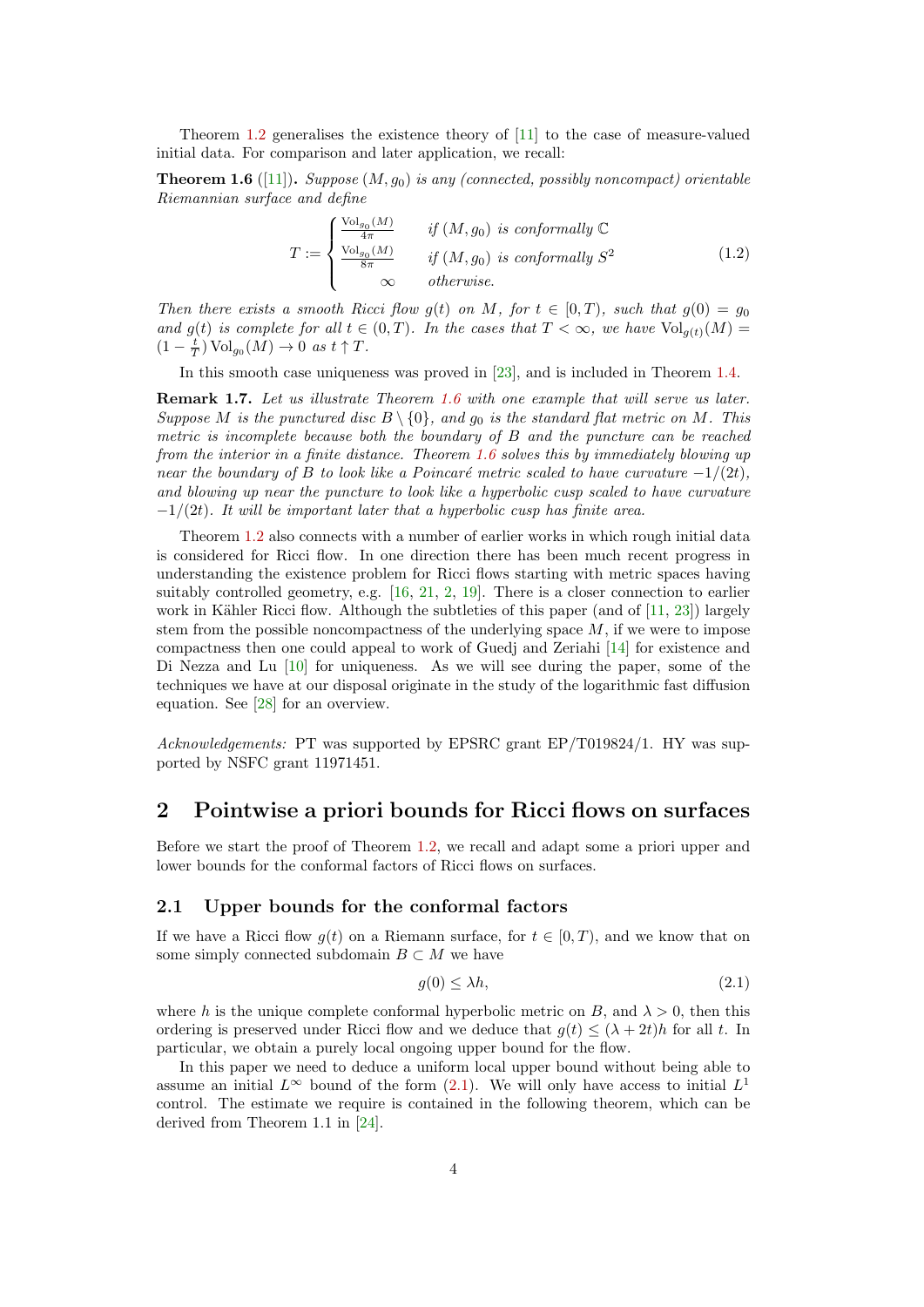<span id="page-4-0"></span>**Theorem 2.1.** Suppose  $g(t) = u(t)(dx^2 + dy^2)$  is a smooth conformal Ricci flow on the ball  $B_{2r}$ , for some  $r > 0$  and all  $t \in [0, T)$ , that need not be complete. If  $t \in (0, T)$ satisfies  $t \geq \frac{\text{Vol}_{g(0)}(B_{2r})}{2\pi}$  $\frac{10(102r)}{2\pi}$  then

$$
\sup_{B_r} u(t) \le C_0 r^{-2} t,
$$

where  $C_0 < \infty$  is universal.

It is worth emphasising that for smaller times, say for  $t < \frac{\text{Vol}_{g(0)}(B_{2r})}{4\pi}$ , no such uniform upper bound on  $u(t)$  can hold, see [\[24\]](#page-23-5).

An intuitive way of viewing this result is that the Ricci flow averages the conformal factor of the initial metric over balls that are large enough to have initial volume of order  $t$ , at least in the sense of upper bounds. This property can be compared with the smoothing of the normal linear heat equation, where averaging takes place over balls of smootning<br>radius  $\sqrt{t}$ .

We will apply this theorem to obtain uniform upper bounds on a sequence of Ricci flows.

<span id="page-4-2"></span>Corollary 2.2. Suppose  $\Omega \subset \mathbb{R}^2$  is open and  $\mu$  is any nontrivial Radon measure on  $\Omega$ such that  $\mu({x}) = 0$  for all  $x \in \Omega$ . Suppose  $g_i(t) = u_i(t)(dx^2 + dy^2)$  is a sequence of smooth conformal Ricci flows (possibly incomplete) on  $\Omega$  over some common time interval [0, T<sub>1</sub>], with  $T_1 \in (0,\infty)$ , such that the Riemannian volume measure  $\mu_{g_i(0)}$  converges weakly to  $\mu$ . Suppose that  $0 < \tau < T_1$  and  $K \subset \Omega$  is compact. Then there exists a constant  $L < \infty$  (depending on  $\Omega$ ,  $\mu$ ,  $T_1$ ,  $\tau$ ,  $K$ ) such that

$$
\sup_K u_i(t) \le L
$$

for all  $t \in [\tau, T_1]$  and for all i sufficiently large.

*Proof.* For each  $x \in \Omega$ , we can pick  $r > 0$  sufficiently small so that  $B_{3r}(x) \subset \Omega$  and  $\mu(B_{3r}(x)) \leq \pi \tau$ . Here we are using that  $\mu$  is nonatomic.

By the weak convergence of  $\mu_{g_i(0)}$  to  $\mu$ , we must have

$$
\limsup_{i \to \infty} \text{Vol}_{g_i(0)}(\overline{B_{2r}(x)}) \le \mu(\overline{B_{2r}(x)}).
$$

Therefore, for sufficiently large i we have  $Vol_{q_i(0)}(B_{2r}(x)) \leq 2\pi\tau$ .

As a result, for i that large we are in a position to apply Theorem [2.1](#page-4-0) to give

<span id="page-4-1"></span>
$$
\sup_{B_r(x)} u_i(t) \le C_0 r^{-2} t \le C_0 r^{-2} T_1 \tag{2.2}
$$

for all  $t \in [\tau, T_1]$  and universal  $C_0$ .

We can make this analysis at each point  $x \in K$ , and then appeal to compactness of K to reduce to finitely many such balls  $B_{r_j}(x_j)$  that cover K. It remains to set L to be the largest value of the right-hand side of [\(2.2\)](#page-4-1), which will correspond to the ball of smallest radius.  $\Box$ 

## 2.2 Lower bounds for the conformal factors

Lower bounds for solutions of the logarithmic fast diffusion equation are quite different in nature than upper bounds. It is no longer possible to derive local lower bounds given controlled initial data locally. Indeed, in [\[13,](#page-22-7) Theorem A.3] for arbitrarily small  $\varepsilon > 0$ an example is given of a Ricci flow  $g(t) = u(t)(dx^2 + dy^2)$  on the unit disc  $B \subset \mathbb{R}^2$ , for  $t \in [0,\varepsilon)$ , such that  $u(0) \equiv 1$  (i.e. we start with the flat unit disc) and yet  $u(t) \to 0$ uniformly as  $t \uparrow \varepsilon$ .

Loosely speaking, we will avoid such counterexamples by establishing that in the cases of interest if the conformal factor is too small at some point  $(x, t)$  in space time then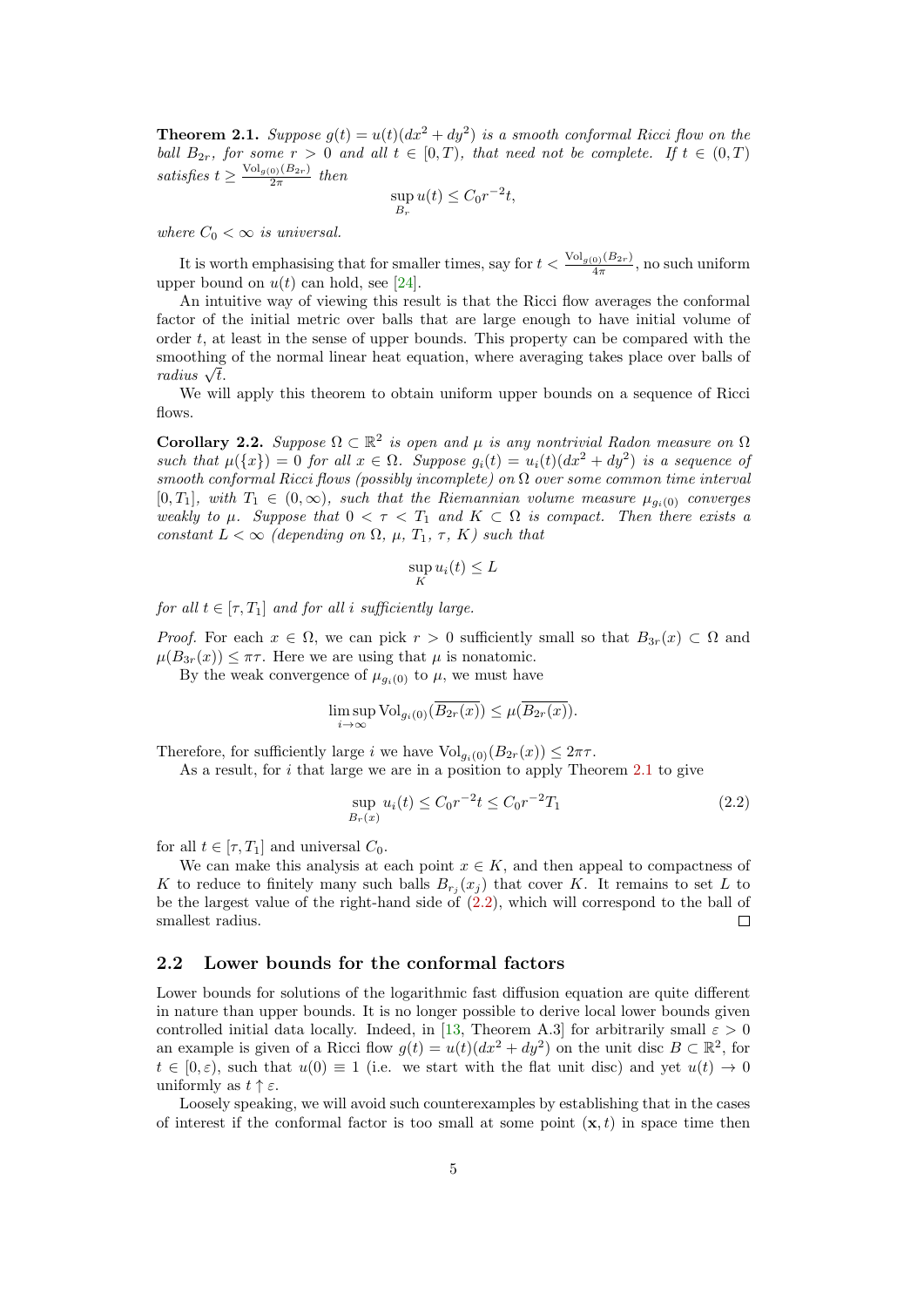a little later in time the conformal factor will also be small in a whole neighbourhood. This is then something that we can hope to rule out later by considering volume. Such an estimate can be viewed as a Harnack estimate for  $-\log u$ . By considering an appropriately scaled version of the cigar soliton Ricci flow we find that an extra hypothesis is required to make this work, and here we assume an upper bound for the flow. Note that an upper bound hypothesis  $u \leq M_0$  will imply positivity of  $-\log \frac{u}{M_0}$ , as we expect to be required in order to prove a Harnack estimate.

In practice we will also appeal to a piece of global information, as established by B.L. Chen  $[4]$ , that on any complete *n*-dimensional Ricci flow the scalar curvature satisfies  $R \geq -\frac{n}{2t}$ . In particular, we have the following result that can be shown to be equivalent to the so-called Aronson-Benilan inequality when working with maximal solutions on  $\mathbb{R}^2$ .

<span id="page-5-3"></span>**Lemma 2.3** ([\[4\]](#page-22-8)). If we have a complete Ricci flow  $g(t)$  on a surface,  $t \in (0, T)$ , then  $K \geq -\frac{1}{2t}.$ 

Two simple consequences of having a Ricci flow satisfying  $K \geq -\frac{1}{2t}$  are that if we write  $g(t) = u(dx^2 + dy^2)$  in a local coordinate chart  $B_{2\rho}(x_0)$ , so  $K = -\frac{1}{2u}\Delta \log u$ , then

<span id="page-5-2"></span>
$$
\Delta \log u \le \frac{u}{t} \tag{2.3}
$$

and

<span id="page-5-1"></span>
$$
t \mapsto \frac{u(x,t)}{t} \quad \text{ is decreasing for each } x. \tag{2.4}
$$

In the following main result giving lower bounds we opt to assume the conclusion of the lemma above rather than assume completeness.

<span id="page-5-0"></span>**Theorem 2.4** (cf. [\[7\]](#page-22-9) page 655). Suppose we have a conformal Ricci flow  $g(t)$  =  $u(t)(dx^2 + dy^2)$  on a domain containing  $\overline{B_{2\rho}(x_0)}$  for times in  $(0, t_2]$ , and assume that  $K \ge -1/(2t)$ . Suppose in addition that  $t_1 \in (0, t_2]$  and that  $u(x, t) \le M_0$  for all  $t \in [t_1, t_2]$ and  $x \in B_{2\rho}(x_0)$ . Then for all  $y_0 \in B_{\rho}(x_0)$  we have

$$
\log \frac{M_0}{u(y_0, t_1)} \le 4 \log \frac{M_0}{u(x_0, t_2)} + 4 \log \frac{t_2}{t_1} + \frac{2\rho^2 M_0}{(t_2 - t_1)} + \frac{\rho^2 M_0}{8t_1}.
$$
 (2.5)

Thus, if at the centre point  $x_0$  at the later time  $t_2$  we have a lower bound for u, then we get a lower bound at nearby points  $y_0$  and earlier times  $t_1$ . This is allowing us to move the point  $x_0$  to  $y_0$  compared with the simple estimate that is following from the fact that  $t \mapsto u(x, t)/t$  is decreasing.

If we can establish a lower bound for  $u(x_0, t_2)$  then Theorem [2.4](#page-5-0) gives some lower bound for  $u(y_0, t_1)$  but this bound is not very sharp as  $t_1$  becomes small, and it relies on an upper bound  $u \leq M_0$  that may not hold for very small times. However, if we use Theorem [2.4](#page-5-0) to give a lower bound for  $u(y_0, t_1)$  and then invoke the fact that  $t \mapsto \frac{u(y_0, t)}{t}$ is decreasing (from  $(2.4)$ ) we obtain:

<span id="page-5-4"></span>**Corollary 2.5.** In the setting of Theorem [2.4,](#page-5-0) for all  $y_0 \in B_o(x_0)$  and  $t \in (0, t_1]$ , we have

$$
u(y_0, t) \geq \varepsilon t
$$

where  $\varepsilon > 0$  can be given explicitly as

$$
-\log \varepsilon := 4\log \frac{M_0}{u(x_0, t_2)} + 4\log t_2 - 3\log t_1 - \log M_0 + \frac{2\rho^2 M_0}{(t_2 - t_1)} + \frac{\rho^2 M_0}{8t_1}.
$$

The following proof largely follows the work of Davis, DiBenedetto and Diller [\[7\]](#page-22-9).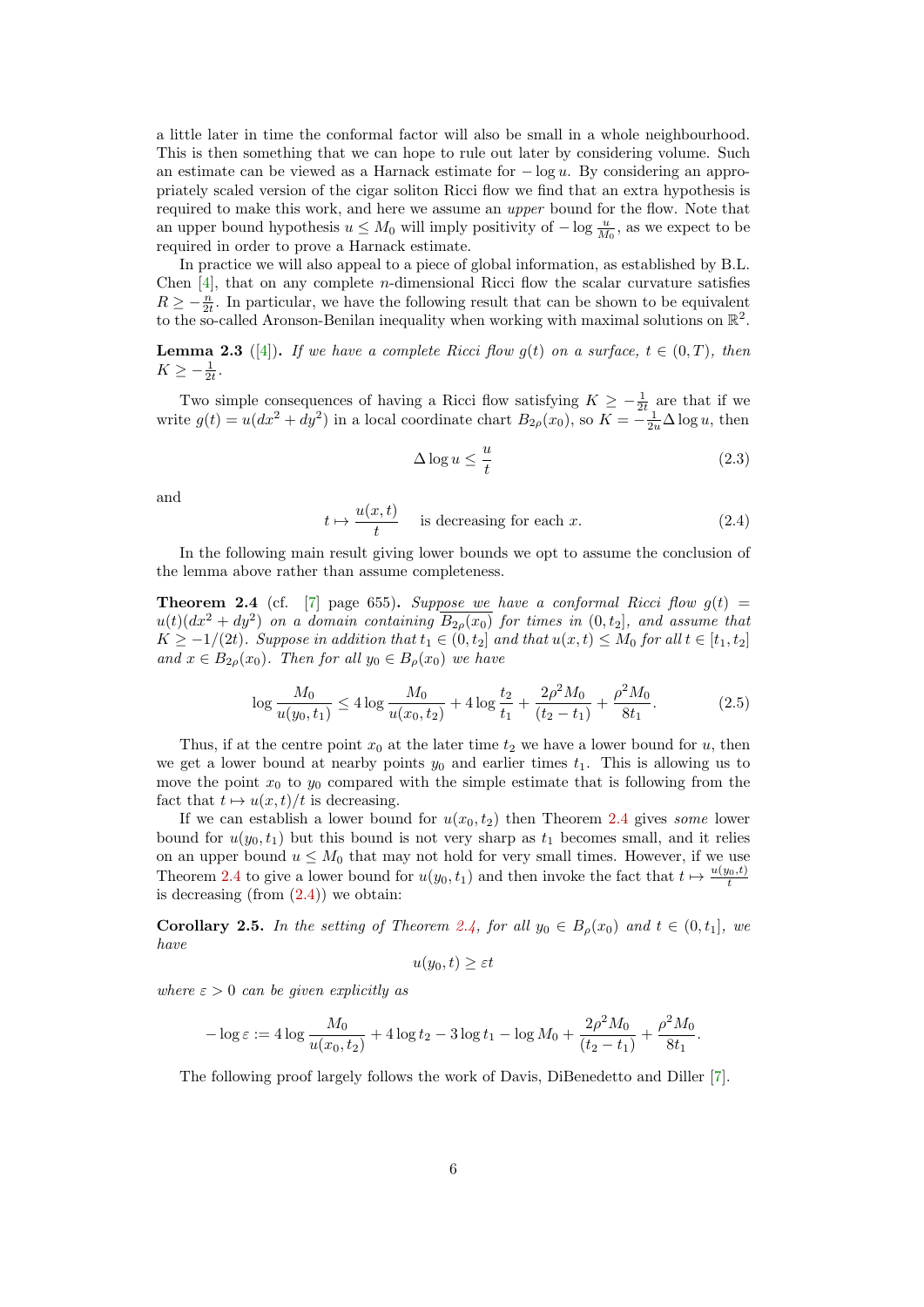*Proof of Theorem [2.4.](#page-5-0)* For  $0 < r \leq \rho$ , define a function

$$
G(r,\rho) := \log \rho - \log r + \frac{1}{2}\rho^{-2}(r^2 - \rho^2).
$$

We think of  $\rho$  as a radius of a ball on which we will work, and r as a polar radial coordinate on that ball. Observe the following properties:

- 1.  $G(\rho, \rho) = 0$
- 2.  $\frac{\partial G}{\partial r}(\rho, \rho) = 0$
- 3.  $0 \le G(r, \rho) \le \log \rho \log r$ .

Note above that the inequality  $0 \leq G$  follows because for  $s \in (0, 1]$  we can write

$$
G(s\rho, \rho) = -\log s + \frac{1}{2}(s^2 - 1) =: f(s),
$$

and  $f(s) \geq 0$  because  $f'(s) \leq 0$  and  $f(1) = 0$ .

For  $z_0 \in \mathbb{R}^2$  we are interested in the function on  $B_\rho(z_0)$  defined by

$$
x \mapsto G(|x - z_0|, \rho),
$$

which inherits analogues of the properties above, and satisfies

<span id="page-6-1"></span>
$$
\int_{B_{\rho}(z_0)} G(|x-z_0|, \rho) dx = \int_0^{\rho} 2\pi r G(r, \rho) dr = 2\pi \rho^2 \int_0^1 s f(s) ds = \frac{\pi}{4} \rho^2 \tag{2.6}
$$

and

$$
\Delta G = -2\pi \delta_{z_0} + 2\rho^{-2}.
$$

In particular, if  $f \in C^2(\overline{B_\rho(z_0)})$  then

$$
\mathcal{F}_{B_{\rho}(z_0)}f = f(z_0) + \frac{1}{2\pi} \int_{B_{\rho}(z_0)} \Delta f.G(|x - z_0|, \rho). \tag{2.7}
$$

Applying this identity in the case that  $f(x) = \log u(x, t)$ , where u is the conformal factor of a Ricci flow that lives on a domain containing  $\overline{B_{\rho}(z_0)}$ , gives (at some time t)

<span id="page-6-0"></span>
$$
\oint_{B_{\rho}(z_0)} \log u = \log u(z_0) + \frac{1}{2\pi} \int_{B_{\rho}(z_0)} \Delta \log u \, . \, G(|x - z_0|, \rho). \tag{2.8}
$$

We will handle the  $\Delta \log u$  term in two different ways to give pointwise bounds from above and below. In the first way we appeal to [\(2.3\)](#page-5-2) and apply [\(2.8\)](#page-6-0) with  $z_0 = y_0 \in B_\rho(x_0)$  to give

$$
\int_{B_{\rho}(y_0)} \log u \leq \log u(y_0) + \frac{1}{2\pi t} \int_{B_{\rho}(y_0)} u \, G(|x - y_0|, \rho).
$$

Because  $u(t_1) \leq M_0$  on  $B_{2\rho}(x_0) \supset B_{\rho}(y_0)$ , equation  $(2.6)$  gives us

$$
\oint_{B_{\rho}(y_0)} \log u(\cdot, t_1) \le \log u(y_0, t_1) + \frac{\rho^2 M_0}{8t_1},
$$

i.e.

<span id="page-6-2"></span>
$$
\log \frac{M_0}{u(y_0, t_1)} \le \left( \int_{B_{\rho}(y_0)} \log \frac{M_0}{u(\cdot, t_1)} \right) + \frac{\rho^2 M_0}{8t_1}
$$
  

$$
\le 4 \left( \int_{B_{2\rho}(x_0)} \log \frac{M_0}{u(\cdot, t_1)} \right) + \frac{\rho^2 M_0}{8t_1}
$$
 (2.9)

This should be compared with (55) in [\[7\]](#page-22-9). Note that we again used the hypothesis  $u \leq M_0$  to ensure that the integrand was nonnegative, allowing us to enlarge the domain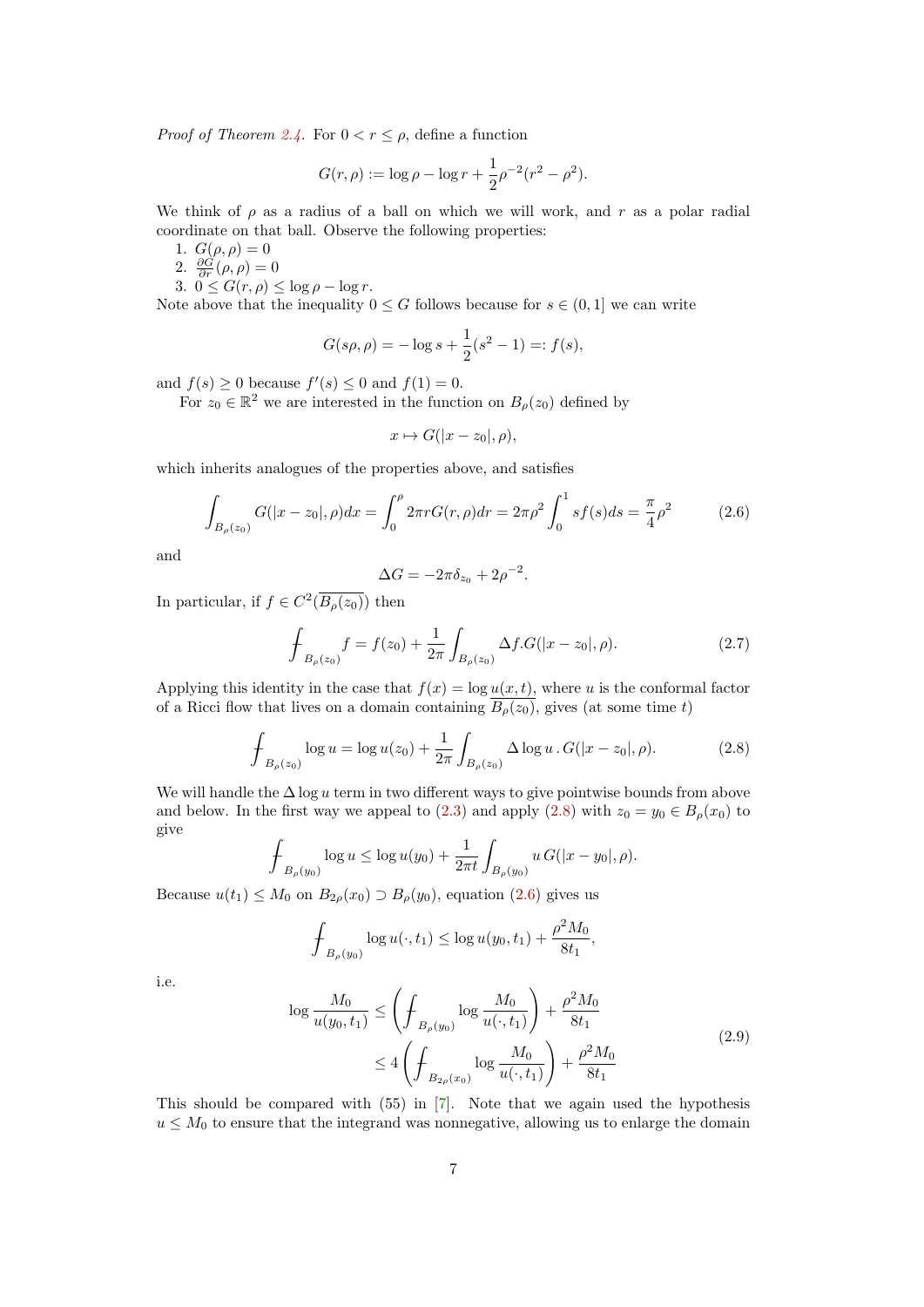of integration. (The factor 4 comes from the fact that we are taking average integrals and we are quadrupling the area.)

There is another way we can make progress with  $(2.8)$ , again using the inequality  $K \ge -1/(2t)$ , but this time using its consequence that  $u(x,t)/t$  is decreasing in t, for each fixed  $x$ . This will give an inequality in the other direction. Take  $(2.8)$  at some time  $s \in [t_1, t_2]$ , and  $z_0 = x_0$  and  $\rho$  replaced by  $2\rho$  (so now we need the Ricci flow to exist on  $\overline{B_{2\rho}(x_0)}$ . Subtracting log s from both sides, we obtain

$$
\oint_{B_{2\rho}(x_0)} \log \frac{u(\cdot,s)}{s} = \log \frac{u(x_0,s)}{s} + \frac{1}{2\pi} \int_{B_{2\rho}(x_0)} \Delta \log u(x,s) G(|x-x_0|, 2\rho),
$$

and thus

$$
\oint_{B_{2\rho}(x_0)} \log \frac{u(\cdot,t_1)}{t_1} \ge \log \frac{u(x_0,t_2)}{t_2} + \frac{1}{2\pi} \int_{B_{2\rho}(x_0)} u_t(x,s)G(|x-x_0|,2\rho).
$$

Averaging over s (only the final term depends on s now) gives

$$
\oint_{B_{2\rho}(x_0)} \log \frac{u(\cdot,t_1)}{t_1} \ge \log \frac{u(x_0,t_2)}{t_2} + \frac{1}{2\pi(t_2-t_1)} \int_{B_{2\rho}(x_0)} [u(x,t_2) - u(x,t_1)] G(|x-x_0|,2\rho).
$$

Using  $u(\cdot, t_2) \geq 0$  and  $u(\cdot, t_1) \leq M_0$  again, as well as  $(2.6)$ , gives

$$
\int_{B_{2\rho}(x_0)} \log \frac{u(\cdot, t_1)}{t_1} \ge \log \frac{u(x_0, t_2)}{t_2} - \frac{M_0}{2\pi(t_2 - t_1)} \int_{B_{2\rho}(x_0)} G(|x - x_0|, 2\rho)
$$
\n
$$
= \log \frac{u(x_0, t_2)}{t_2} - \frac{\rho^2 M_0}{2(t_2 - t_1)}.
$$
\n(2.10)

Rearranging gives

$$
\oint_{B_{2\rho}(x_0)} \log \frac{M_0}{u(\cdot,t_1)} \le \log \frac{M_0}{u(x_0,t_2)} + \log \frac{t_2}{t_1} + \frac{\rho^2 M_0}{2(t_2 - t_1)}.
$$

This can now be combined with [\(2.9\)](#page-6-2) to conclude

$$
\log \frac{M_0}{u(y_0, t_1)} \le 4 \log \frac{M_0}{u(x_0, t_2)} + 4 \log \frac{t_2}{t_1} + \frac{2\rho^2 M_0}{(t_2 - t_1)} + \frac{\rho^2 M_0}{8t_1}.
$$

 $\Box$ 

# $3$   $L^1$  bounds for Ricci flows on surfaces

In general, a locally defined Ricci flow can lose volume at uncontrolled rate. The following result rules this out when the Ricci flow in question lies within an instantaneously complete Ricci flow defined on the whole plane.

<span id="page-7-0"></span>**Lemma 3.1.** Suppose  $g(t)$  is an instantaneously complete Ricci flow on  $\mathbb{R}^2$  for  $t \in [0, T)$ , with  $\text{Vol}_{q(0)}(B) \ge v_0 > 0$ . Then there exists  $\eta > 0$  universal such that for all  $t \in [0, T)$ with  $t < \eta v_0$  we have

$$
\text{Vol}_{g(t)}(B_2) \ge v_0/2.
$$

*Proof.* Let  $\tilde{H}$  be the complete hyperbolic metric on  $\mathbb{R}^2 \setminus B_{3/2}$ , and note that  $Vol_{\tilde{H}}(\mathbb{R}^2 \setminus$  $B_2$ ) <  $\infty$ .

Pick a sequence of smooth metrics  $g_i$  on  $\mathbb{R}^2$  such that  $g_i \leq \tilde{H}/i$  (where defined) and so that  $g_i \leq g(0)$  throughout  $\mathbb{R}^2$ , with  $g_i \equiv g(0)$  on B. Let  $g_i(t)$  be the unique instantaneously complete Ricci flow on  $\mathbb{R}^2$  starting with  $g_i$ . Then  $g_i(t) \leq g(t)$ , because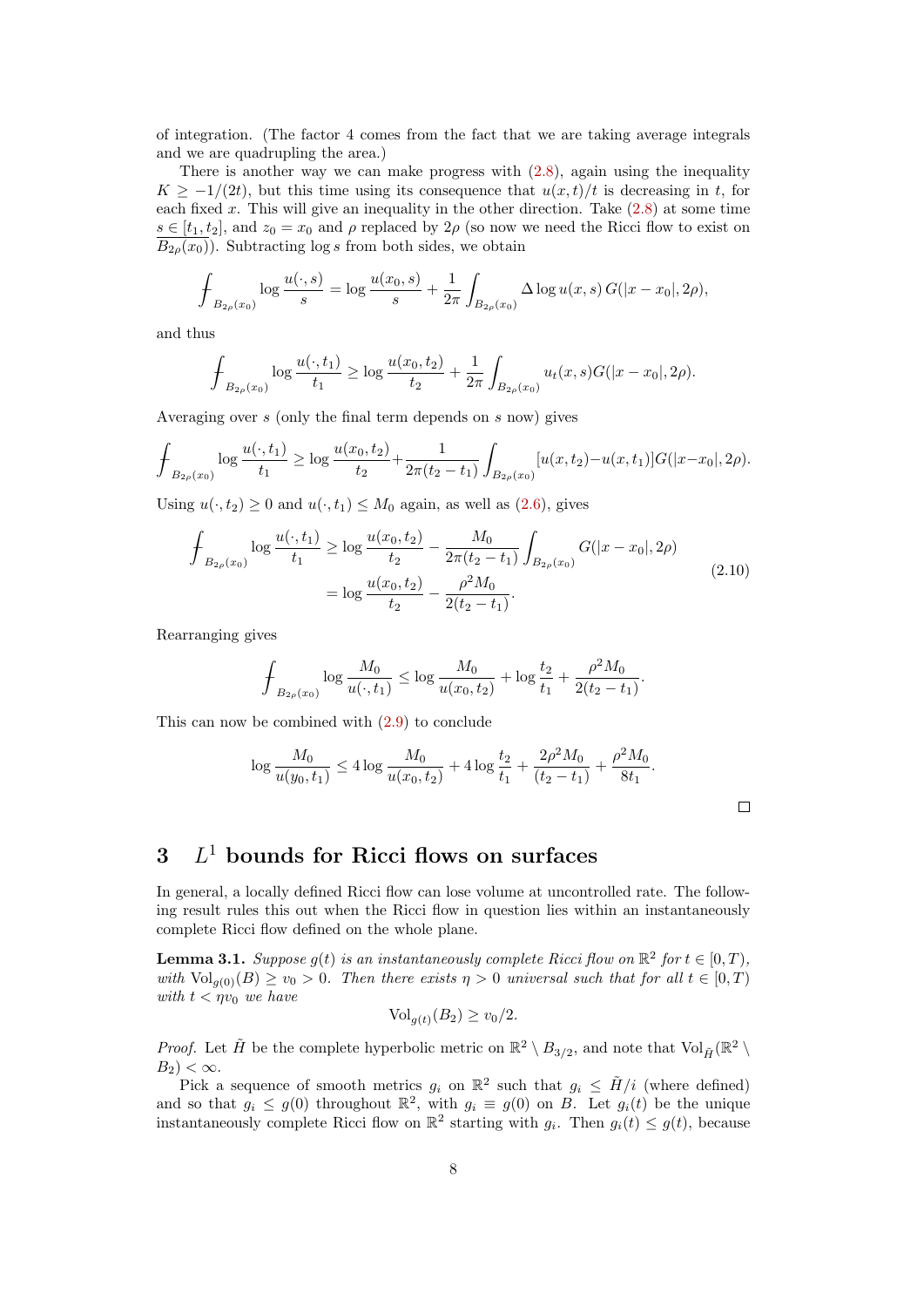$g(t)$  is 'maximally stretched' [\[11\]](#page-22-2), so  $\text{Vol}_{g(t)}(B_2) \ge \text{Vol}_{g_i(t)}(B_2)$ , and  $g_i(t) \le (\frac{1}{i} + 2t)\tilde{H}$ , so  $\mathrm{Vol}_{g_i(t)}(\mathbb{R}^2 \setminus B_2) \leq (\frac{1}{i} + 2t) \,\mathrm{Vol}_{\tilde{H}}(\mathbb{R}^2 \setminus B_2).$ 

Because  $\text{Vol}_{g_i}(\mathbb{R}^2) \geq \text{Vol}_{g_i}(B) = \text{Vol}_{g(0)}(B) \geq v_0$ , we have  $\text{Vol}_{g_i(t)}(\mathbb{R}^2) \geq v_0 - 4\pi t$ and  $g_i(t)$  exists for at least a time  $v_0/(4\pi)$ . Therefore

$$
\begin{aligned} \text{Vol}_{g(t)}(B_2) &\geq \text{Vol}_{g_i(t)}(B_2) \\ &= \text{Vol}_{g_i(t)}(\mathbb{R}^2) - \text{Vol}_{g_i(t)}(\mathbb{R}^2 \setminus B_2) \\ &\geq v_0 - 4\pi t - \left(\frac{1}{i} + 2t\right) \text{Vol}_{\tilde{H}}(\mathbb{R}^2 \setminus B_2), \end{aligned} \tag{3.1}
$$

and by sending  $i$  to infinity we deduce that

$$
\text{Vol}_{g(t)}(B_2) \ge v_0 - t \left(4\pi + 2 \text{Vol}_{\tilde{H}}(\mathbb{R}^2 \setminus B_2)\right),
$$

which is enough to conclude.

We will also require a bound in the opposite direction. In contrast to the estimate above, this is now a purely local assertion.

<span id="page-8-1"></span>**Lemma 3.2.** Suppose  $0 < r < s$  and  $q(t)$  is a conformal Ricci flow on  $B_s$ , for  $t \in [0, T)$ . Then there exists  $\eta > 0$  depending on r/s such that

$$
Vol_{g(t)}(B_r) \leq \eta t + Vol_{g(0)}(B_s)
$$

for all  $t \in [0, T)$ .

This lemma can be proved directly via techniques developed for the study of the logarithmic fast diffusion equation. We will work via the following result, stated in [\[25,](#page-23-6) Lemma 2.12] based on the estimates in [\[23\]](#page-23-0).

<span id="page-8-0"></span>**Lemma 3.3.** Suppose  $1/2 < r_0 < r_0^{1/3} < R < 1$ , and  $\gamma \in (0, \frac{1}{2})$ . Suppose  $g_1(t) =$  $u_1(t)(dx^2 + dy^2)$  is any complete Ricci flow on B, and  $g_2(t) = u_2(t)(dx^2 + dy^2)$  is any Ricci flow on  $\overline{B_R}$ , both for  $t \in (0,T]$ . Then we have for all  $t \in (0,T]$  that

$$
\left[\int_{B_{r_0}} (u_2(t) - u_1(t))_+\right]^{\frac{1}{1+\gamma}} \leq \liminf_{s \downarrow 0} \left[\int_{B_R} (u_2(s) - u_1(s))_+\right]^{\frac{1}{1+\gamma}} + C(\gamma) \left[\frac{t}{(-\log r_0)\left[\log(-\log r_0) - \log(-\log R)\right]^{\gamma}}\right]^{\frac{1}{1+\gamma}}.
$$
\n(3.2)

*Proof of Lemma [3.2.](#page-8-1)* By scaling the parametrisation, we may assume that  $s = 1$ . We apply Lemma [3.3](#page-8-0) with  $g_1(t)$  the big-bang Ricci flow on B, i.e. 2t times the Poincaré metric  $H = h(dx^2 + dy^2)$ , and  $g_2(t)$  equal to the Ricci flow  $g(t) = u(t)(dx^2 + dy^2)$  we are analysing. Evaluating the limit  $s \downarrow 0$ , we find that

$$
\left[\int_{B_{r_0}} (u(t)-2th)_+\right]^{\frac{1}{1+\gamma}} \leq \left[\int_{B_R} u(0)\right]^{\frac{1}{1+\gamma}} + C(\gamma) \left[\frac{t}{(-\log r_0)\left[\log(-\log r_0) - \log(-\log R)\right]^{\gamma}}\right]^{\frac{1}{1+\gamma}}.
$$

Taking the limit  $R \uparrow 1$  and then  $r_0 \uparrow 1$  gives

$$
\int_B (u(t) - 2th)_+ \leq \text{Vol}_{g(0)}(B).
$$

In particular, we have

$$
\text{Vol}_{g(t)}(B_r) \le \text{Vol}_{2tH}(B_r) + \text{Vol}_{g(0)}(B) \n= 2t \text{Vol}_H(B_r) + \text{Vol}_{g(0)}(B)
$$
\n(3.3)

for all  $t \in [0, T)$ , which is the lemma with an explicit value of  $\eta$ .

$$
\overline{\phantom{0}}
$$

 $\Box$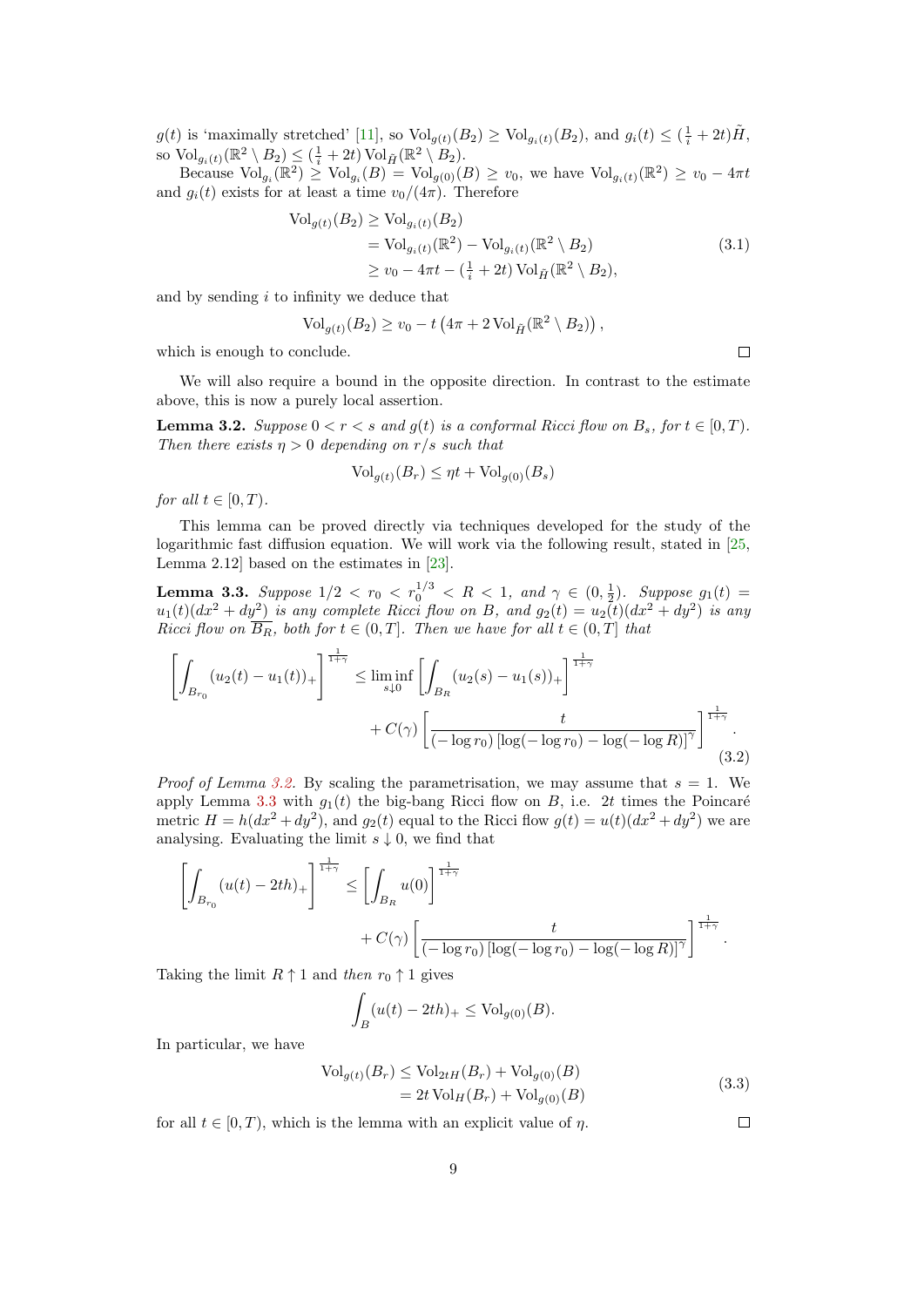## 4 The proof of the main existence theorem [1.2](#page-1-0)

The proof will take the familiar structure that we will approximate the initial measure  $\mu$  by objects that we know how to flow, and then try to take a limit of those flows. In our case we approximate  $\mu$  by the volume measure of smooth Riemannian surfaces, and then flow each one of these using the theory of instantaneously complete Ricci flows that was introduced in  $[22]$  and developed in  $[11]$ . We need estimates that will not only give convergence of a subsequence to a limit flow, but also guarantee that the initial data is not lost in the limit.

## 4.1 The approximation

It is standard to use mollification to smooth out a measure. In our situation that we have a Radon measure  $\mu$  on a Riemann surface M, we can take a countable atlas on M and use a partition of unity to decompose  $\mu$  into a countable sum of measures that are each supported within a coordinate chart. We can then mollify within each chart to give degenerate smooth conformal Riemannian metrics  $u(dx^2 + dy^2)$  and recombine a large but finite number of these to give a sequence of (typically degenerate) smooth conformal Riemannian metrics  $\tilde{g}_i$  on M whose volume measures converge weakly to  $\mu$  (and in  $L^1_{loc}$ if  $\mu$  has no singular part). If we now pick any conformal Riemannian metric  $g_0$  on M, then we can define smooth conformal nondegenerate Riemannian metrics

$$
g_i:=\tilde{g}_i+\frac{g_0}{i}
$$

whose volume measures will converge weakly to  $\mu$  (and in  $L^1_{loc}$  if  $\mu$  has no singular part). It is a feature of such a construction that volume can only be lost, not gained, in the limit  $i \to \infty$ . By mollifying sufficiently aggressively and picking  $g_0$  to have finite volume (which is possible because we are not insisting on completeness) we can ensure that the volumes  $\text{Vol}_{g_i}(M)$  are finite and converge to  $\mu(M)$ . To summarise, we find:

<span id="page-9-0"></span>**Lemma 4.1.** Let  $\mu$  be a Radon measure on a Riemann surface M. Then there exists a sequence of smooth conformal finite-volume Riemannian metrics  $g_i$  on M such that

$$
\mu_{g_i} \to \mu
$$
 and  $\text{Vol}_{g_i}(M) \to \mu(M),$ 

as  $i \to \infty$ . If  $\mu$  has no singular part, and thus if  $g_0$  is any smooth conformal metric we can write  $\mu = u_0 \mu_{g_0}$  where  $u_0 \in L^1_{loc}(M)$  is nonnegative, then if we write  $g_i = u_i g_0$  we may assume that  $u_i \to u_0$  in  $L^1_{loc}(M)$ . More generally, if  $\Omega$  is the complement of the support of the singular part of  $\mu$  and we write  $\mu \_ \Omega = u_0 \mu_{g_0} \_ \Omega$  for nonnegative  $u_0 \in L^1_{loc}(\Omega)$ , then we may assume that  $u_i \to u_0$  in  $L^1_{loc}(\Omega)$ .

#### <span id="page-9-1"></span>4.2 Generating the approximating Ricci flows

Being smooth Riemannian metrics on a (connected) surface, each  $q_i$  from Lemma [4.1](#page-9-0) can be evolved uniquely as an instantaneously complete Ricci flow  $g_i(t)$  using Theorem [1.6.](#page-3-0) The existence time interval is  $[0, T_i)$  where  $T_i = \infty$  unless  $M = S^2$ , in which case we are in the classical situation of Hamilton and Chow [\[15,](#page-22-10) [5\]](#page-22-11) and the existence time is  $T_i = \frac{\text{Vol}_{g_i}(M)}{8\pi}$  $\frac{g_i(M)}{8\pi}$ , or  $M = \mathbb{C}$  and  $\text{Vol}_{g_i}(M) < \infty$ , in which case our solutions coincide with the maximal solutions of the logarithmic fast diffusion equation studied in [\[9\]](#page-22-12), for example, and  $T_i = \frac{\text{Vol}_{g_i}(M)}{4\pi}$ .  $4\pi$ 

By Lemma [4.1,](#page-9-0) we have  $T_i \to T_\infty$ , where  $T_\infty := \frac{\mu(M)}{8\pi}$  $\frac{(M)}{8\pi}$  if  $M = S^2$  and  $T_{\infty} := \frac{\mu(M)}{4\pi}$  $\frac{(M)}{4\pi}$  if  $M = \mathbb{C}$ , but otherwise  $T_{\infty} := \infty$ .

The essential point is that we can pick  $T > 0$  independent of i such that  $q_i(t)$  exists for all  $t \in [0, T)$ . It is a further consequence of Theorem [1.6](#page-3-0) that in the cases that  $M = \mathbb{C}$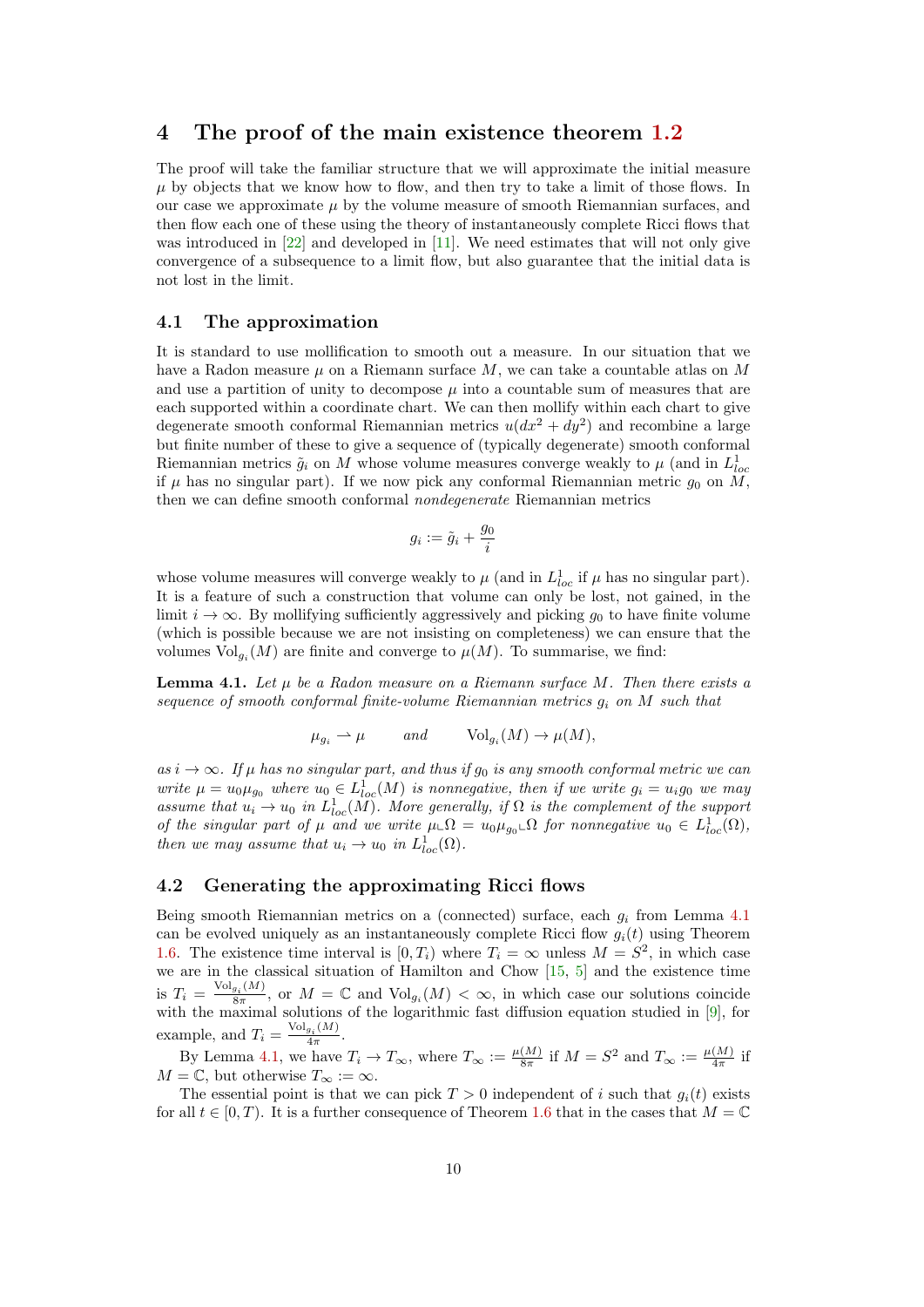or  $M = S^2$ , for all  $t \in (0, T)$  we have

<span id="page-10-6"></span>
$$
\text{Vol}_{g_i(t)}(M) \le \text{Vol}_{g_i(0)}(M) \to \mu(M) \tag{4.1}
$$

as  $i \to \infty$ . This will be useful to verify that the existence time of the Ricci flow  $g(t)$  we are trying to construct cannot be larger than claimed.

The key ingredient in order to construct  $q(t)$ , and to verify its initial condition, is to establish upper and lower bounds for the conformal factors of the approximate flows  $q_i(t)$ that are uniform in  $i$ , using the estimates from Section [2.](#page-3-2) Parabolic regularity theory will then give us compactness.

#### 4.3 Extracting a short time limit flow

In Section [4.2](#page-9-1) we found conformal instantaneously complete Ricci flows  $q_i(t)$  on M, for  $t \in [0, T)$ , with the volume measures of  $g_i(0)$  converging weakly to  $\mu$  as  $i \to \infty$ . The goal of this section is to prove the following compactness result for this or any other such sequence  $g_i(t)$ .

<span id="page-10-0"></span>Lemma 4.2. Suppose that we have a sequence of smooth instantaneously complete conformal Ricci flows  $q_i(t)$  on a Riemann surface M, for  $t \in [0, T)$ , such that the volume measures of  $g_i(0)$  converge weakly to a nonatomic Radon measure  $\mu$ . Then after passing to a subsequence, and possibly reducing  $T > 0$ , we have  $g_i(t) \to g(t)$  smoothly locally on  $M \times (0,T)$ , where g(t) is itself a smooth complete Ricci flow on M for  $t \in (0,T)$ . Moreover, the volume measures of  $g(t)$  converge weakly to  $\mu$  as  $t \downarrow 0$ .

The proof will require uniform  $(i$ -independent) a priori estimates on the conformal factors of the flows  $g_i(t)$ , which parabolic regularity will turn into  $C^k$  estimates thus giving us the required compactness. The a priori estimates will also allow us to deduce completeness of the limit. The following is the main sub-lemma that gives these required estimates.

<span id="page-10-2"></span>**Lemma 4.3.** Under the hypotheses of Lemma [4.2](#page-10-0) there exists  $T_0 \in (0,T)$  so that for every  $\tau \in (0,T_0)$ , each point  $x \in M$  admits a coordinate neighbourhood  $\mathcal B$  such that after passing to a subsequence in i and writing  $g_i(t) = u_i(t)(dx^2 + dy^2)$  we have the uniform estimates

<span id="page-10-4"></span>
$$
u_i(t) \le L \qquad on \ \mathcal{B} \times [\tau, T_0] \tag{4.2}
$$

and

<span id="page-10-5"></span>
$$
u_i(t) \ge \varepsilon t \qquad on \ \mathcal{B} \times [0, T_0] \tag{4.3}
$$

where L and  $\varepsilon$  are independent of i and t. In the special case that  $M = B$ , so we can define the conformal factors  $u_i(t)$  globally in B, we have the improved estimate

<span id="page-10-3"></span>
$$
u_i(t) \ge 2th \qquad on \ B \times [0, T) \tag{4.4}
$$

where  $h(dx^2 + dy^2)$  is the Poincaré metric on B.

It is not necessary to pass to a subsequence in the lemma above, but allowing this will give a small shortcut in the proof.

There is one additional estimate giving a lower bound for the conformal factors that we will need in the case that  $M = \mathbb{R}^2$  in order to show that the extracted limit is complete.

<span id="page-10-1"></span>**Lemma 4.4.** If  $e^{2v}(dx^2 + dy^2)$  is a smooth complete Riemannian metric on  $\mathbb{R}^2$  with Gauss curvature bounded below by  $K \geq -\sigma_1$  throughout, and so that  $||v||_{C^2(B_2)} \leq \sigma_2$ , then there exists  $\delta > 0$  depending only on  $\sigma_1$  and  $\sigma_2$  such that

$$
e^{2v} \ge \frac{\delta}{(r \log r)^2} \qquad on \ \mathbb{R}^2 \setminus B_2 \tag{4.5}
$$

where  $r^2 = x^2 + y^2$ .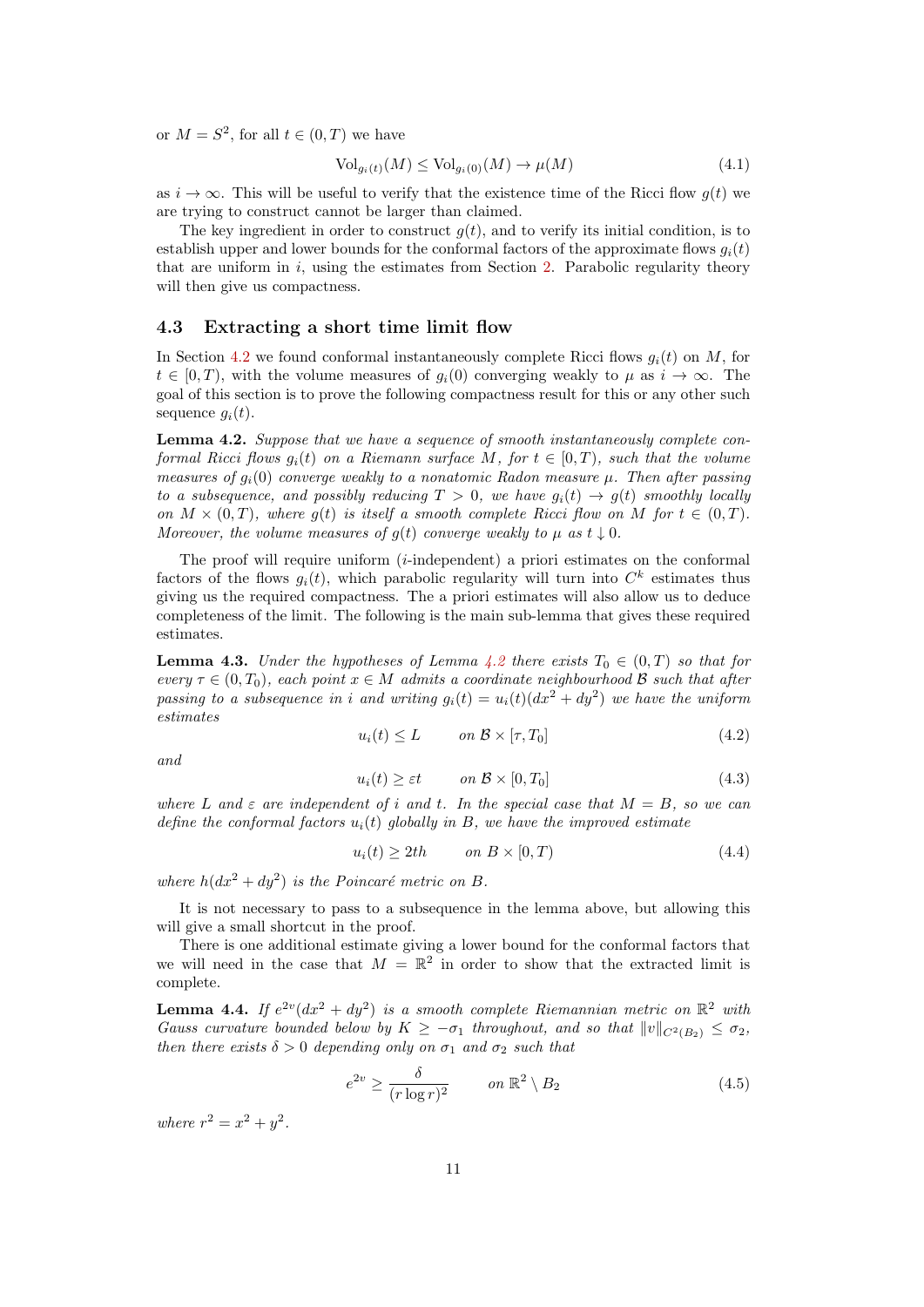*Proof of Lemma [4.4.](#page-10-1)* This result is very similar to [\[11,](#page-22-2) Theorem 3.2], so we only sketch the proof. Define a function on  $\mathbb{R}^2 \setminus B$  by

$$
\gamma(x, y) = -\log(r \log r)
$$

so that  $e^{2\gamma}(dx^2 + dy^2)$  is the unique complete conformal hyperbolic metric on  $\mathbb{R}^2 \setminus B$ . Choose a cut-off function  $\varphi \in C_c^{\infty}(B_2, [0, 1])$  with  $\varphi \equiv 1$  on  $B_{3/2}$ . Then we can define a complete interpolated metric  $G := e^{2w} (dx^2 + dy^2)$  on  $\mathbb{R}^2 \setminus B$  by setting

$$
w = \varphi \gamma + (1 - \varphi)v,
$$

and it is easy to verify that the Gauss curvature  $-e^{-2w}\Delta w$  of G is bounded below by some constant  $-1/\delta < 0$  depending only on  $\sigma_1$ ,  $\sigma_2$  and our choice of  $\varphi$ . But the Gauss curvature of  $\delta e^{2\gamma} (dx^2 + dy^2)$  is identically  $-1/\delta$ , and so Yau's version of the Schwarz lemma, in the form given in [\[11,](#page-22-2) Theorem B.3], tells us that  $\delta e^{2\gamma} \leq e^{2w}$ . Restricting to  $\mathbb{R}^2 \setminus B_2$ , where  $w = v$ , then gives

$$
e^{2v} \ge \delta e^{2\gamma} = \frac{\delta}{(r \log r)^2}.
$$

Let us assume Lemma [4.3](#page-10-2) for the moment and try to complete the proof of Lemma [4.2.](#page-10-0)

Let  $T_0$  be as in Lemma [4.3.](#page-10-2) That lemma then tells us that for each  $\tau \in (0, T_0)$ , each point  $x \in M$  admits a coordinate neighbourhood  $\beta$  so that  $u_i(t)$  is sandwiched between  $\varepsilon\tau$  and L on  $\mathcal{B} \times [\tau, T_0]$ . Such uniform control is enough to bring parabolic regularity theory into play and give uniform interior  $C^k$  bounds on  $\mathcal{B} \times (\tau, T_0]$ . Since  $\tau \in (0, T_0)$  was arbitrary we deduce that a subsequence of  $u_i(t)$  converges smoothly locally on  $\mathcal{B} \times (0, T_0]$ to the conformal factor  $u(t)$  of a smooth Ricci flow for  $t \in (0, T_0]$ . By repeating for countably many suitable centre points  $x \in M$  and taking a diagonal subsequence we deduce that there exists a smooth limit Ricci flow  $g(t)$  on M for  $t \in (0, T_0]$ , as required.

At this point we have to verify that  $g(t)$  is complete. For this purpose, by lifting to the universal cover, we may as well assume that M is either  $S^2$ , B or  $\mathbb{R}^2$ , and the completeness is obvious in the case  $M = S^2$ . If  $M = B$ , then the lower bound [\(4.4\)](#page-10-3) of Lemma [4.3](#page-10-2) passes to the limit to give  $u(t) \geq 2th$ , and so  $g(t)$  inherits the completeness of the Poincaré metric. If  $M = \mathbb{R}^2$ , then we will use Lemma [4.4.](#page-10-1) For each  $t \in (0, T_0)$  we have  $K_{g_i(t)} \geq -1/(2t)$  throughout by Lemma [2.3.](#page-5-3) If we write  $g_i(t) = u_i(t)(dx^2 + dy^2)$ globally on  $\mathbb{R}^2$  then we have already established *i*-independent  $C^2$  bounds on  $B_2$ , say, at each  $t \in (0, T_0)$ . (These bounds depend on t.) Therefore Lemma [4.4](#page-10-1) gives us a lower bound

$$
u_i(t) \ge \frac{\delta}{(r \log r)^2} \qquad \text{on } \mathbb{R}^2 \setminus B_2 \tag{4.6}
$$

for positive  $\delta$  that can depend on t etc. but not on i. This bound passes to the limit, ensuring that the limit conformal factor does not decay so fast that completeness could fail. This completes the proof that  $q(t)$  is instantaneously complete in all cases.

In order to verify the weak convergence of  $\mu_{q(t)}$  to  $\mu$  it suffices to check it in some neighbourhood of an arbitrary point  $x_0 \in M$ . This is provided by the following lemma.

**Lemma 4.5.** Suppose we have a sequence of Ricci flows  $g_i(t) = u_i(t)(dx^2 + dy^2)$  on B, each for  $t \in [0, T)$ , with the properties that  $q_i(t)$  converges smoothly locally on  $B \times (0, T)$ to a Ricci flow  $g(t) = u(t)(dx^2 + dy^2)$ . Suppose that  $\mu_{g_i(0)} \to \mu$  as  $i \to \infty$  and we have the uniform control that there exists  $\varepsilon > 0$  such that  $u_i(t) \geq \varepsilon t$  for all i and all  $t \in [0, T)$ . Then

$$
\mu_{g(t)} \rightharpoonup \mu \quad \text{as } t \downarrow 0.
$$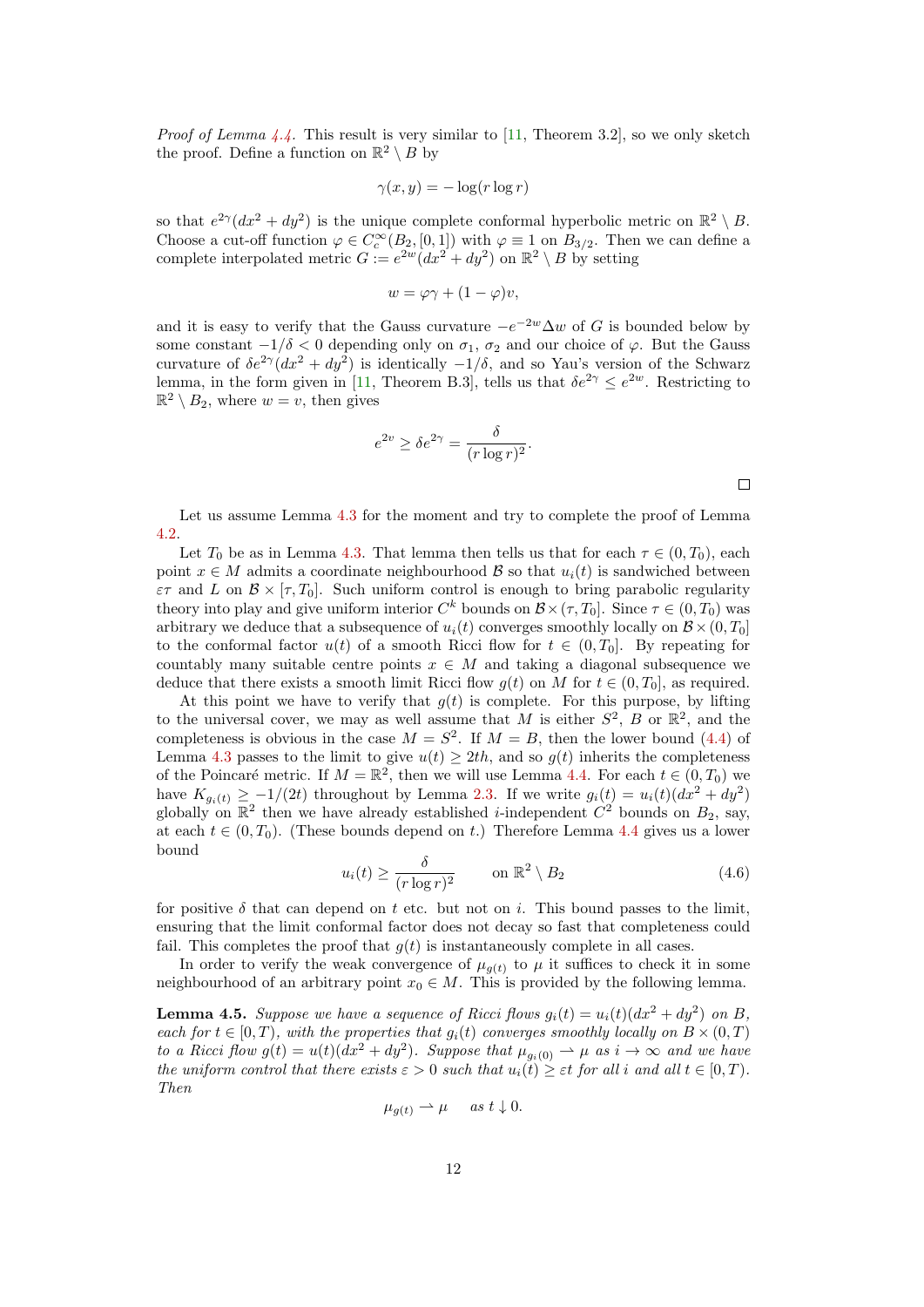This lemma is pinning down a precise condition that allows us to interchange the limits  $t \downarrow 0$  and  $i \to \infty$ .

*Proof.* We need to establish that for all  $\varphi \in C_c^0(B)$  we have

$$
\lim_{t \downarrow 0} \int_B \varphi u(t) = \int_B \varphi d\mu.
$$

What we know already is that

$$
\lim_{i \to \infty} \int_B \varphi u_i(0) = \int_B \varphi d\mu
$$

and that for all  $t \in (0, T)$ ,

$$
\lim_{i \to \infty} \int_B \varphi u_i(t) = \int_B \varphi u(t).
$$

It remains to prove

$$
\lim_{t \downarrow 0} \int_B \varphi(u_i(t) - u_i(0)) = 0
$$

uniformly with respect to  $i$ .

Recall that  $u_i$  is a smooth solution to the equation  $\partial_t u_i = \Delta \log u_i$ . Pick  $r \in (0,1)$ such that  $B_r$  contains the support of  $\varphi$ , and set  $s = (1 + r)/2$  so that  $r < s < 1$ . We have

$$
\left| \partial_t \int_B \varphi u_i(t) \right| = \left| \int_B \varphi \Delta \log u_i \right| = \left| \int_B \Delta \varphi \log u_i \right|
$$
\n
$$
\leq C \int_{B_r} |\log u_i|
$$
\n
$$
\leq C \int_{B_r \cap \{u_i \geq 1\}} u_i + C \int_{B_r \cap \{u_i < 1\}} |\log u_i|
$$
\n
$$
\leq \text{Vol}_{g_i(t)}(B_r) + C |\log(\varepsilon t)|
$$
\n
$$
\leq \eta t + \text{Vol}_{g_i(0)}(B_s) + C |\log(\varepsilon t)|
$$
\n
$$
\leq \eta t + \mu(\overline{B_s}) + 1 + C |\log(\varepsilon t)|,
$$
\n(4.7)

for sufficiently large  $i$ , using Lemma [3.2.](#page-8-1) Now that the right-hand side does not depend on i, this inequality can be integrated with respect to t to give the required control.  $\Box$ 

In order to prove Lemma [4.2](#page-10-0) it thus suffices to prove Lemma [4.3.](#page-10-2)

*Proof of Lemma [4.3.](#page-10-2)* By lifting to the universal cover it suffices to assume that M is  $S^2$ ,  $\mathbb C$  or  $B$ .

#### The case  $M = B$ .

This is the easiest case, given the existing literature. We are free to pick any  $T_0 \in (0, T)$ (although L will depend on  $T_0$ ). We will take our coordinate neighbourhood to be explicitly some ball  $\mathcal{B} = B_r(x) \subset B$ .

For our given  $x \in B$ , pick  $r > 0$  sufficiently small so that  $B_{2r}(x) \subset B$ . Corollary [2.2,](#page-4-2) applied with K there equal to  $\overline{B_r(x)}$  here, and  $T_1$  there equal to  $T_0$  here, immediately gives us the required upper bound [\(4.2\)](#page-10-4).

For the uniform lower bound  $(4.4)$  – and hence  $(4.3)$  – on  $u_i(t)$ , consider the Poincaré metric  $H = h(dx^2 + dy^2)$  on B. According to [\[11\]](#page-22-2), the Schwarz-Pick-Ahlfors-Yau lemma can be applied in order to prove that any complete Ricci flow on  $B$  lies above the  $big-bang$ Ricci flow 2tH, and in particular  $g_i(t) \geq 2tH$  and hence  $u_i(t) \geq 2th$  for all  $t \in (0,T)$ . This completes the argument in the case  $M = B$ .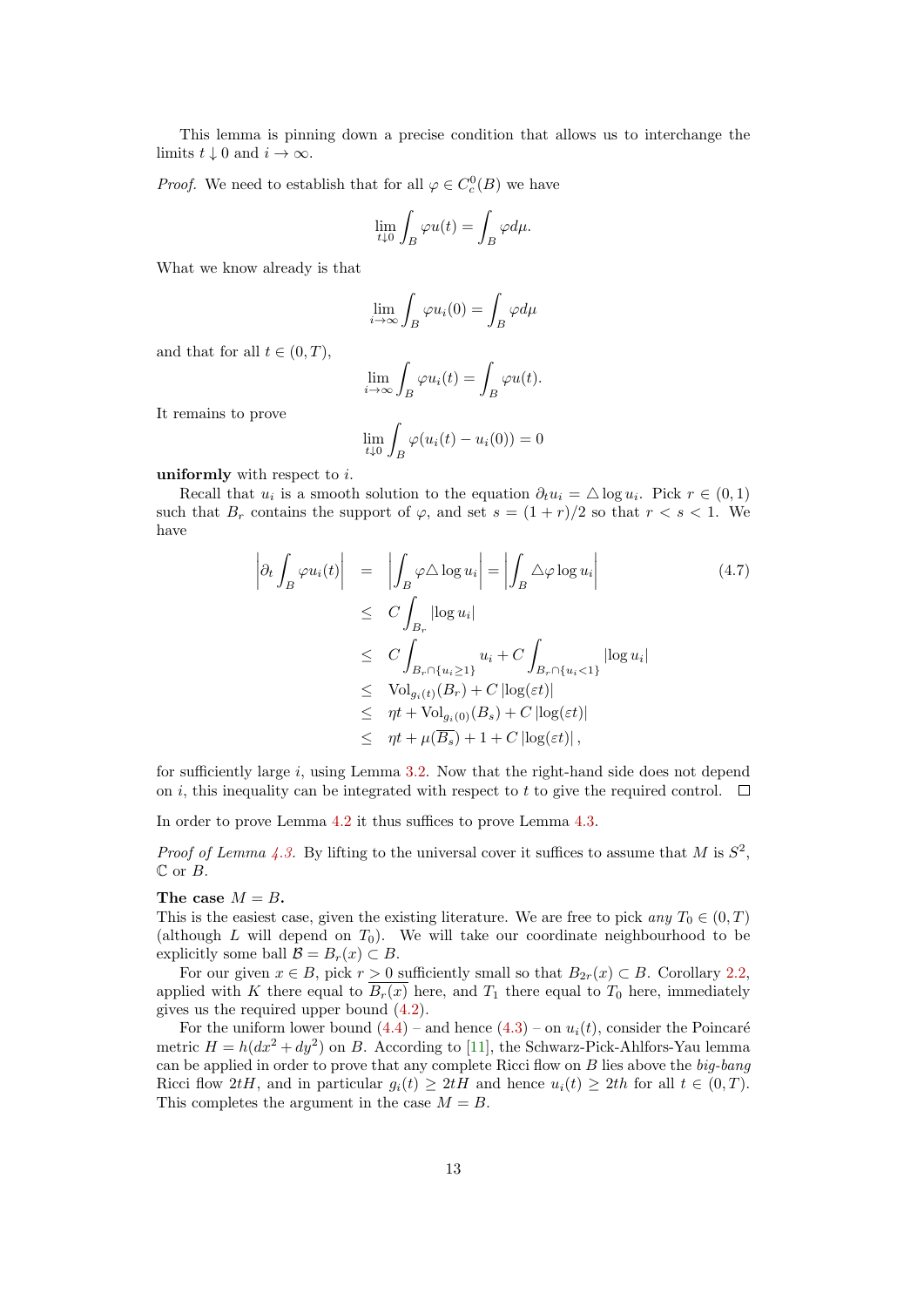The remaining two cases are more subtle because the Schwarz-Pick-Ahlfors-Yau lemma cannot be applied to obtain the global information required for a uniform lower bound.

#### The case  $M = \mathbb{C}$ .

By translating the solution within  $\mathbb{C}$ , we may assume that  $\mu(B_{1/2}) > 0$ . If we set  $v_0 = \frac{1}{2}\mu(B_{1/2})$  then  $\text{Vol}_{g_i}(B_{1/2}) \ge v_0$  for sufficiently large *i*. We can safely ignore the finitely many terms that fail this inequality.

Then Lemma [3.1](#page-7-0) tells us that  $\text{Vol}_{g_i(t)}(B) \geq v_0/2$  provided  $t \leq \eta v_0$ . (If necessary, reduce  $v_0$  so that  $\eta v_0 < T$ .) We are already in a position to define  $T_0 := \frac{1}{2}\eta v_0$ . Because of the volume bound at time  $\eta v_0 = 2T_0$ , for each i there exists  $x_i \in B$  such that

$$
u_i(x_i, 2T_0) \ge v_0/(2\pi).
$$

The upper bound [\(4.2\)](#page-10-4) near x, e.g. on  $\mathcal{B} := B_1(x)$  will follow immediately from Corollary [2.2.](#page-4-2) In fact, we will need a more extensive upper bound in order to obtain the required lower bound. With this in mind we set  $\rho = |x| + 2$  and apply Corollary [2.2](#page-4-2) with  $T_1$  there equal to  $2T_0$  here,  $\tau$  there equal to  $T_0$  here, and K there equal to  $\overline{B_{2\rho+1}(0)}$ . We deduce a uniform upper bound that we write

<span id="page-13-0"></span>
$$
u_i(t) \le M_0 \qquad \text{throughout } \overline{B_{2\rho+1}(0)} \times [T_0, 2T_0]. \tag{4.8}
$$

We apply the Harnack inequality implication of Corollary [2.5](#page-5-4) with  $x_0$  there equal to  $x_i$  here, and with  $[t_1, t_2]$  there equal to  $[T_0, 2T_0]$  here. Note that  $B_{2\rho}(x_i) \subset B_{2\rho+1}(0)$ where we have the upper bound  $(4.8)$  for  $u_i(t)$ .

We deduce lower bounds for  $u_i$  at all points  $y_0 \in B_\rho(x_i)$ . But  $B_\rho(x_i) \supset B_{|x|+1}(0) \supset$  $B_1(x)$ , and so we deduce the required lower bounds throughout  $B = B_1(x)$ , and at all times  $t \in (0, T_0]$ .

### The case  $M = S^2$ .

There are various ways that this case can be handled, exploiting the compactness of  $S^2$ . Indeed, we could have taken an approach as we did to handle the case  $M = \mathbb{C}$  and not need to pass to a subsequence. Instead we take a shorter route.

For sufficiently large i we must have  $\text{Vol}_{g_i(0)}(S^2) \geq \frac{1}{2}\mu(S^2)$ . Because Ricci flows on S<sup>2</sup> lose area at a rate 8π, we must then have Vol<sub>gi</sub><sub>(t)</sub>(S<sup>2</sup>)  $\geq \frac{1}{2}\mu(S^2) - 8\pi t$ . In particular, if we fix  $T_0 := \frac{1}{64\pi}\mu(S^2)$ , then over the time interval  $[0, 2T_0]$  we have  $\text{Vol}_{g_i(t)}(S^2) \geq \frac{1}{4}\mu(S^2)$ . Because of the flexibility of Möbius transformations, after passing to a subsequence and writing  $g_i(t) = u_i(t)(dx^2 + dy^2)$  with respect to an appropriate conformal coordinate chart  $\mathbb{R}^2 \subset S^2$ , we can be sure both that there exists a sequence  $x_i \to 0 \in \mathbb{R}^2$  with

$$
u_i(x_i, 2T_0) \ge \delta > 0,
$$

for all  $i$ , and also that the point  $x$  from the lemma lies in  $B$ .

From here the proof is essentially the same as the  $M = \mathbb{C}$  case. Again we obtain the upper bound on  $B_1(x)$  from Corollary [2.2.](#page-4-2) This time we also apply Corollary [2.2](#page-4-2) on the time interval  $[T_0, 2T_0]$  to get a bound  $u_i(t) \leq M_0$  on  $\overline{B_7(0)} \times [T_0, 2T_0]$ , and apply the Harnack inequality of Corollary [2.5](#page-5-4) with  $\rho = 3$ . This gives the required lower bound at all points  $y_0 \in B_o(x_i)$ . But  $B_o(x_i) \supset B_2(0) \supset B_1(x)$ .  $\Box$ 

## 4.4 Extending the limit flow

Lemma [4.2](#page-10-0) gives us short time existence of a complete flow  $q(t)$  starting with the measure  $\mu$ , when applied to the flows  $g_i(t)$  constructed in Section [4.2.](#page-9-1) In this section we extend this flow to the maximal existence time given in Theorem [1.2.](#page-1-0)

Take any sequence  $s_i \downarrow 0$ , and consider  $g(s_i)$  as a smooth complete initial metric on M. According to Theorem [1.6,](#page-3-0) there exists a unique complete Ricci flow starting with  $g(s_i)$ , with an explicit maximal existence time  $T_i$ . By uniqueness of this flow, proved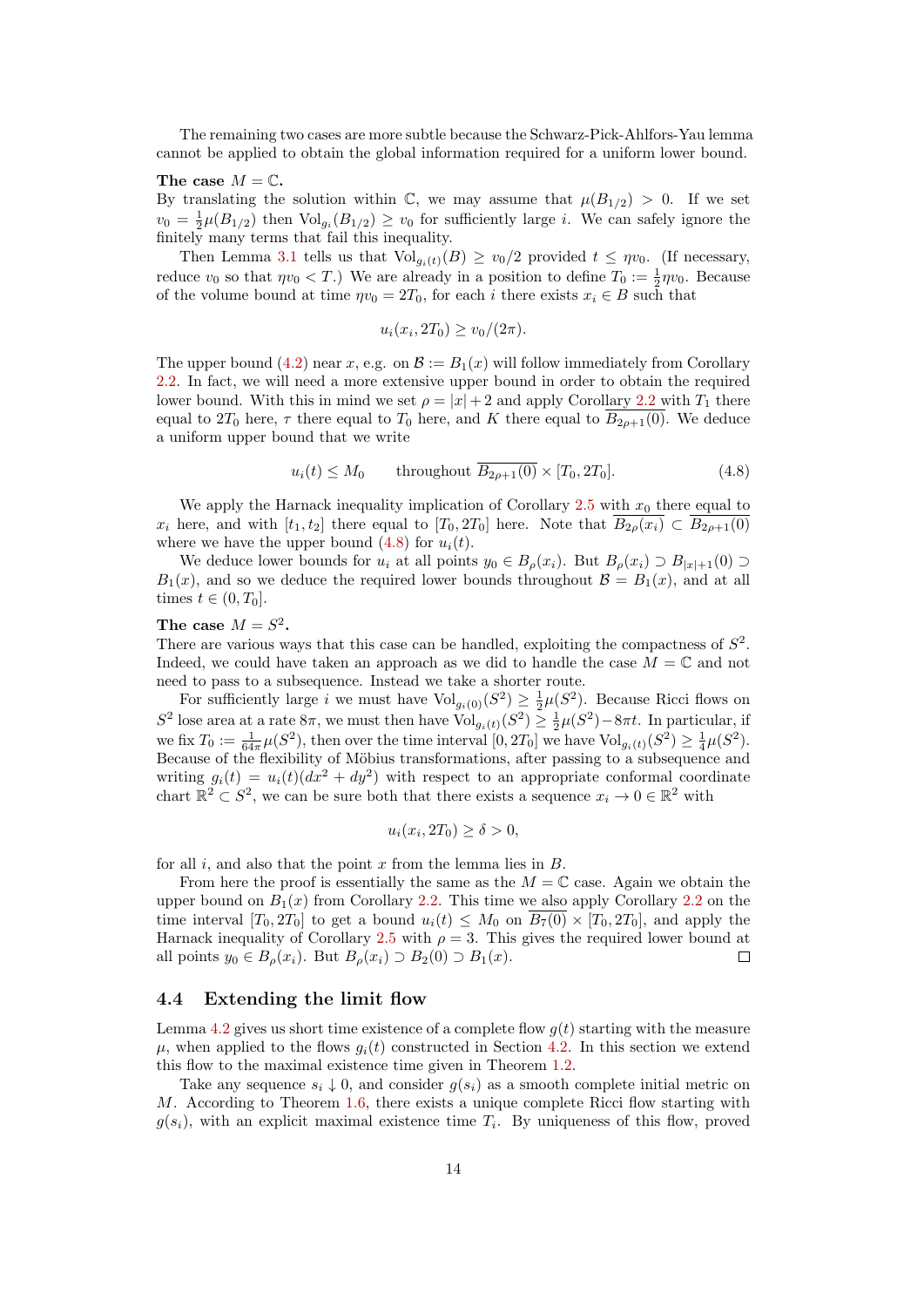in [\[23\]](#page-23-0), while both this flow and the original short-time flow exist, they must agree. Appealing to uniqueness once more, we see that these flows give a smooth extension that does not depend on i.

It remains to establish that the extension flow exists for the correct time. More precisely, we must show that  $\lim_{i\to\infty} T_i$  is  $\frac{\mu(M)}{8\pi}$  if  $M=S^2$ , and  $\frac{\mu(M)}{4\pi}$  if  $M=\mathbb{C}$ .

What we know is that in the former case we have  $T_i = \frac{\text{Vol}_{g(s_i)}(M)}{8\pi}$  $\frac{(s_i)(M)}{8\pi}$ , and in the latter case  $T_i = \frac{\text{Vol}_{g(s_i)}(M)}{4\pi}$  $\frac{(s_i)^{(M)}}{4\pi}$ . Thus it remains to establish that

$$
\lim_{i \to \infty} \text{Vol}_{g(s_i)}(M) = \mu(M).
$$

By [\(4.1\)](#page-10-6) we know that  $\limsup_{i\to\infty} Vol_{g(s_i)}(M) \leq \mu(M)$ . On the other hand, because  $\mu_{g(t)} \rightharpoonup \mu$  as  $t \downarrow 0$ , we have  $\liminf_{i \to \infty} \text{Vol}_{g(s_i)}(M) \geq \mu(M)$ .

This completes the proof of Theorem [1.2](#page-1-0) except for the stronger claim in the case that  $\mu$  has no singular part.

## 4.5 Better convergence away from the singular part

In this section we establish the improved attainment of the initial data on the complement of the support of the singular part of  $\mu$  that is claimed in Theorem [1.2.](#page-1-0) Multiple applications of the following proposition will imply what we claimed there.

<span id="page-14-1"></span>**Proposition 4.6.** Suppose that  $\mu$  is a nonatomic Radon measure on a Riemann surface M, and  $q(t)$  is the smooth complete conformal Ricci flow on a Riemann surface M, for  $t \in (0,T)$ , starting with  $\mu$ , that has been constructed as a limit of flows  $g_i(t)$  from Section [4.2.](#page-9-1)

Then whenever we take a coordinate chart  $B_3$  on which  $\mu$  is nonsingular, and write  $\mu = u_0 \mu_0$  for  $\mu_0$  the Lebesgue measure and write  $g(t) = u(t) (dx^2 + dy^2)$ , we have

$$
u(t) \to u_0 \quad in \ L^1(B)
$$

as  $t \downarrow 0$ .

We will prove the proposition using the following relative of Lemma [3.3.](#page-8-0) One can compare with results from the literature of the fast diffusion equation, e.g. [\[20\]](#page-23-8).

<span id="page-14-0"></span>**Lemma 4.7.** Suppose  $g_i(t) = u_i(t)(dx^2 + dy^2)$ ,  $i = 1, 2$ , are Ricci flows on the disc  $B_2$ for  $t \in [0, T)$ , and suppose that  $u_1(t) \geq \varepsilon$ t, for some  $\varepsilon > 0$ , throughout  $B_2 \times [0, T)$ . Then

$$
\left(\int_B [u_2(t) - u_1(t)]_+\right)^{\frac{1}{2}} \le \left(\int_{B_2} [u_2(0) - u_1(0)]_+\right)^{\frac{1}{2}} + c\left(\frac{t}{\varepsilon}\right)^{\frac{1}{2}},
$$

for all  $t \in [0, T)$ , where c is universal.

*Proof of Lemma [4.7.](#page-14-0)* We start by choosing a cut-off function  $\varphi \in C_c^{\infty}(B_2)$ , taking values in [0, 1], with the properties that  $|\Delta \varphi| \leq \beta \varphi^{\frac{1}{2}}$  for some constant  $\beta$ , and  $\varphi \equiv 1$  on B. Then we can compute

$$
\frac{d}{dt} \int_{B_2} [u_2 - u_1]_+ \varphi = \int_{\{u_2 > u_1\}} [\Delta \log u_2 - \Delta \log u_1] \varphi
$$
\n
$$
\leq \int_{B_2} [\log u_2 - \log u_1]_+ |\Delta \varphi|
$$
\n
$$
\leq \beta \int_{B_2} 2 \left[ \frac{u_2}{u_1} - 1 \right]_+^{\frac{1}{2}} \varphi^{\frac{1}{2}}
$$
\n
$$
\leq 4\beta \left( \frac{\pi}{\varepsilon t} \right)^{\frac{1}{2}} \left( \int_{B_2} [u_2 - u_1]_+ \varphi \right)^{\frac{1}{2}}
$$
\n(4.9)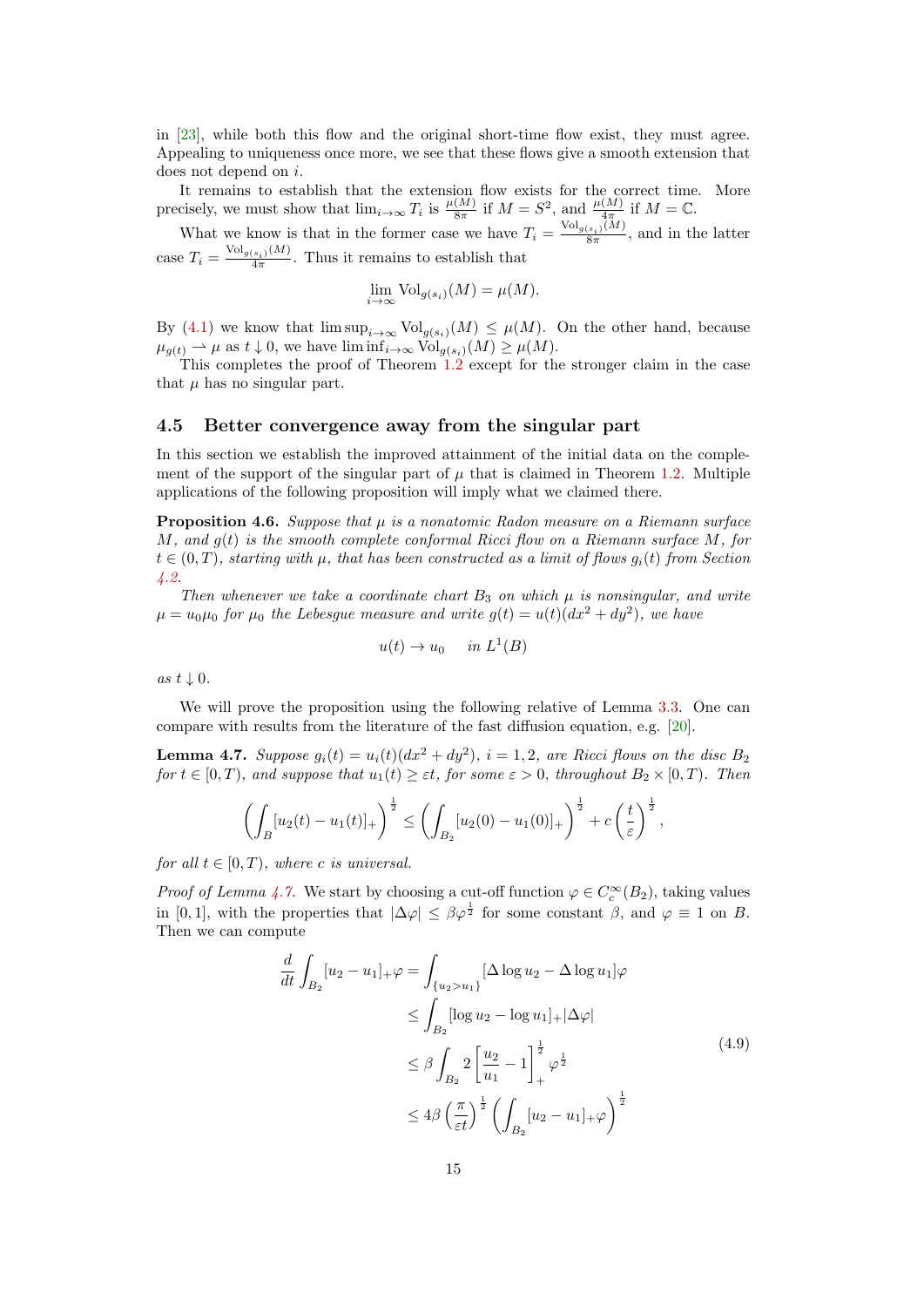where we used the inequality  $\log s \leq 2[s-1]^{\frac{1}{2}}$ , for  $s \geq 1$ , and Cauchy-Schwarz. Further details of this type of calculation can be found in [\[12,](#page-22-13) Page 38]. Therefore

$$
\frac{d}{dt}\left(\int_{B_2}[u_2 - u_1]_+\varphi\right)^{\frac{1}{2}} \leq 2\beta\sqrt{\frac{\pi}{\varepsilon}}t^{-\frac{1}{2}},
$$

which integrates to give the lemma.

*Proof of Proposition [4.6.](#page-14-1)* The Ricci flow  $g(t) = u(t)(dx^2 + dy^2)$  for  $t \in (0, T]$  arises as a smooth local limit on  $B_3 \times (0,T]$  of flows  $g_i(t) = u_i(t)(dx^2 + dy^2)$  for  $t \in [0,T]$ . We know that

 $u_i(t) \geq \varepsilon t$  and hence  $u(t) \geq \varepsilon t$ ,

on  $B_2$  for some  $\varepsilon > 0$ , after possibly reducing  $T > 0$ .

By the assumption that  $\mu$  has no singular part, Lemma [4.1](#page-9-0) tell us that  $u_i(0) \to u_0$ in  $L^1_{loc}(B_3)$  as  $i \to \infty$ . However, the initial data of  $g(t)$  is only initially known to be attained weakly in the sense that for all  $\varphi \in C_c^0(B_3)$  we have

$$
\int_{B_3} u(t) \varphi \to \int_{B_3} u_0 \varphi
$$

as  $t \downarrow 0$ . We would like to show that we have the strong convergence

$$
u(t) \to u_0 \text{ in } L^1(B).
$$

In particular, for arbitrarily small  $\eta > 0$ , we need to show that

$$
||u(t) - u_0||_{L^1(B)} < \eta
$$

for sufficiently small  $t > 0$ .

By the  $L^1_{loc}(B_3)$  convergence  $u_i(0) \to u_0$ , we can fix  $i \in \mathbb{N}$  such that for all  $j \geq i$  (in particular for  $j = i$ ) we have

$$
||u_j(0) - u_0||_{L^1(B_2)} \le \eta/8.
$$

Thus, for  $j \geq i$  we have

$$
||u_i(0) - u_j(0)||_{L^1(B_2)} \le \eta/4.
$$

By Lemma [4.7,](#page-14-0) we know that

$$
\int_{B} |u_i(t) - u_j(t)| \le 2 \int_{B_2} |u_i(0) - u_j(0)| + C_0 t \le \eta/2 + C_0 t.
$$

Sending  $j \to \infty$  gives

$$
||u_i(t) - u(t)||_{L^1(B)} \le \eta/2 + C_0 t.
$$

We now insist that  $t > 0$  is sufficiently small so that  $C_0 t < \eta/8$ , and also so that  $||u_i(t) - u_i(0)||_{L^1(B)} \leq \eta/8$  for our fixed i. By the triangle inequality we can then conclude

$$
||u(t) - u_0||_{L^1(B)} \le ||u(t) - u_i(t)||_{L^1(B)} + ||u_i(t) - u_i(0)||_{L^1(B)} + ||u_i(0) - u_0||_{L^1(B)}
$$
  

$$
< (\eta/2 + \eta/8) + \eta/8 + \eta/8
$$
  

$$
< \eta,
$$
 (4.10)

as required to complete the proof.

At this point the proof of Theorem [1.2](#page-1-0) is complete.

 $\Box$ 

 $\Box$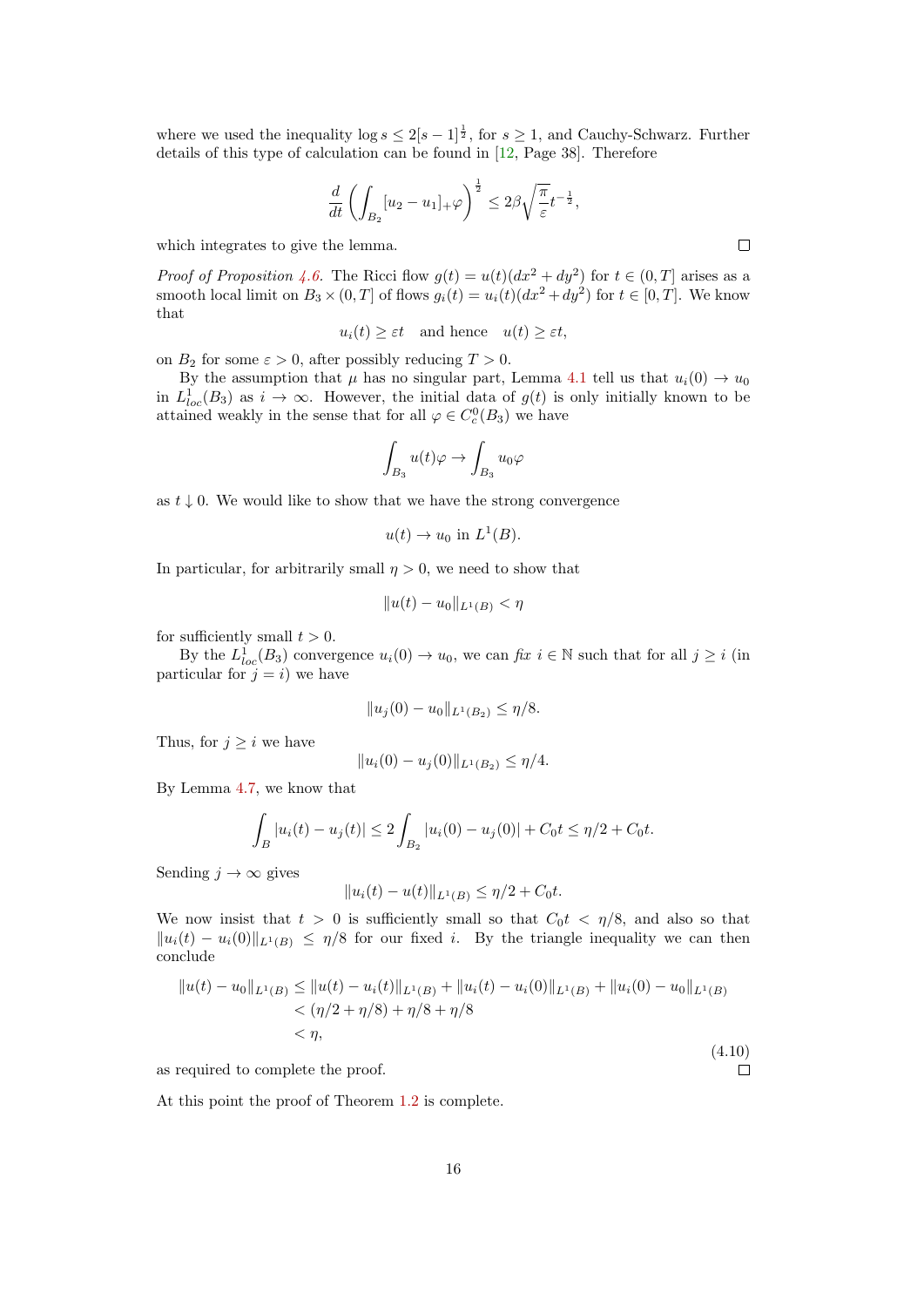# <span id="page-16-0"></span>5 Nongradient Ricci solitons originating from measure data

In [\[27\]](#page-23-9) it was shown how to use appropriate periodically scale-invariant smooth initial data in Theorem [1.6](#page-3-0) in order to construct nontrivial breathers. Now that we can start the Ricci flow with rougher initial data, we can do a related construction in order to construct new examples of Ricci solitons, answering a number of open problems. For example, we show how to construct nongradient Ricci solitons on a surface, and solitons on  $\mathbb{R}^2$  without rotational symmetry.

## <span id="page-16-3"></span>5.1 Ricci flow starting with a line: An explicit example

One of the simplest nontrivial instances in which we can apply our existence theorem [1.2](#page-1-0) is when the underlying Riemann surface is  $\mathbb{C} \simeq \mathbb{R}^2$  and the starting measure is the uniform measure on a line. More precisely, define  $L := \{0\} \times \mathbb{R} \subset \mathbb{R}^2$  to be the y-axis in the plane, and set

<span id="page-16-1"></span>
$$
\mu = \mathcal{H}^1 \llcorner L. \tag{5.1}
$$

This measure is invariant under translations in the  $y$  direction, and when we pull it back by a dilation  $\varphi_{\lambda}(\mathbf{x}) = \lambda \mathbf{x}$ , for  $\lambda > 0$ , the measure is scaled by a factor  $\lambda$ .

Both translations and dilations are biholomorphic maps, so if we believe in our uniqueness conjecture [1.3](#page-1-1) then these invariance properties will imply invariance properties for the Ricci flow  $g(t)$  on  $\mathbb{R}^2$ , for  $t > 0$ , starting at  $\mu$ , whose existence is given by Theorem [1.2.](#page-1-0) In particular, the pull-back  $\varphi_{\lambda}^* g(t)$  and the scaled flow  $\lambda g(t/\lambda)$  will both be complete Ricci flows that start with the same measure  $\lambda \mu$ , so

$$
\varphi_{\lambda}^* g(t) = \lambda g(t/\lambda).
$$

In particular, by first setting  $t = 1$ , and then redefining  $t = 1/\lambda$ , we find that

$$
g(t) = t\varphi_{\frac{1}{t}}^*g(1),
$$

and we have an expanding Ricci soliton.

This argument is not complete as written because we have not established uniqueness in this generality. However, it turns out that we have enough information from the discussion above to explicitly construct this soliton. In order to keep the constants as clean as possible we opt to analyse the soliton generated by flowing the initial measure in [\(5.1\)](#page-16-1) scaled by a factor of  $2\pi$ .

**Theorem 5.1.** On  $\mathbb{R}^2$ , the complete Riemannian metric  $g_0 = u_0(x, y)(dx^2 + dy^2)$  defined by

$$
u_0(x,y):=\frac{2}{1+x^2}
$$

is a nongradient expanding Ricci soliton. In particular,

$$
g(t)=t\varphi^*_{\frac{1}{t}}g_0
$$

is a complete Ricci flow for  $t > 0$  that can be written explicitly as  $g(t) = u(x, y, t)(dx^2 +$  $dy^2$ ) where

<span id="page-16-2"></span>
$$
u(x, y, t) = \frac{2t}{t^2 + x^2}
$$
\n(5.2)

and satisfies

$$
\mu_{g(t)} \rightharpoonup 2\pi \mathcal{H}^1 \llcorner L. \tag{5.3}
$$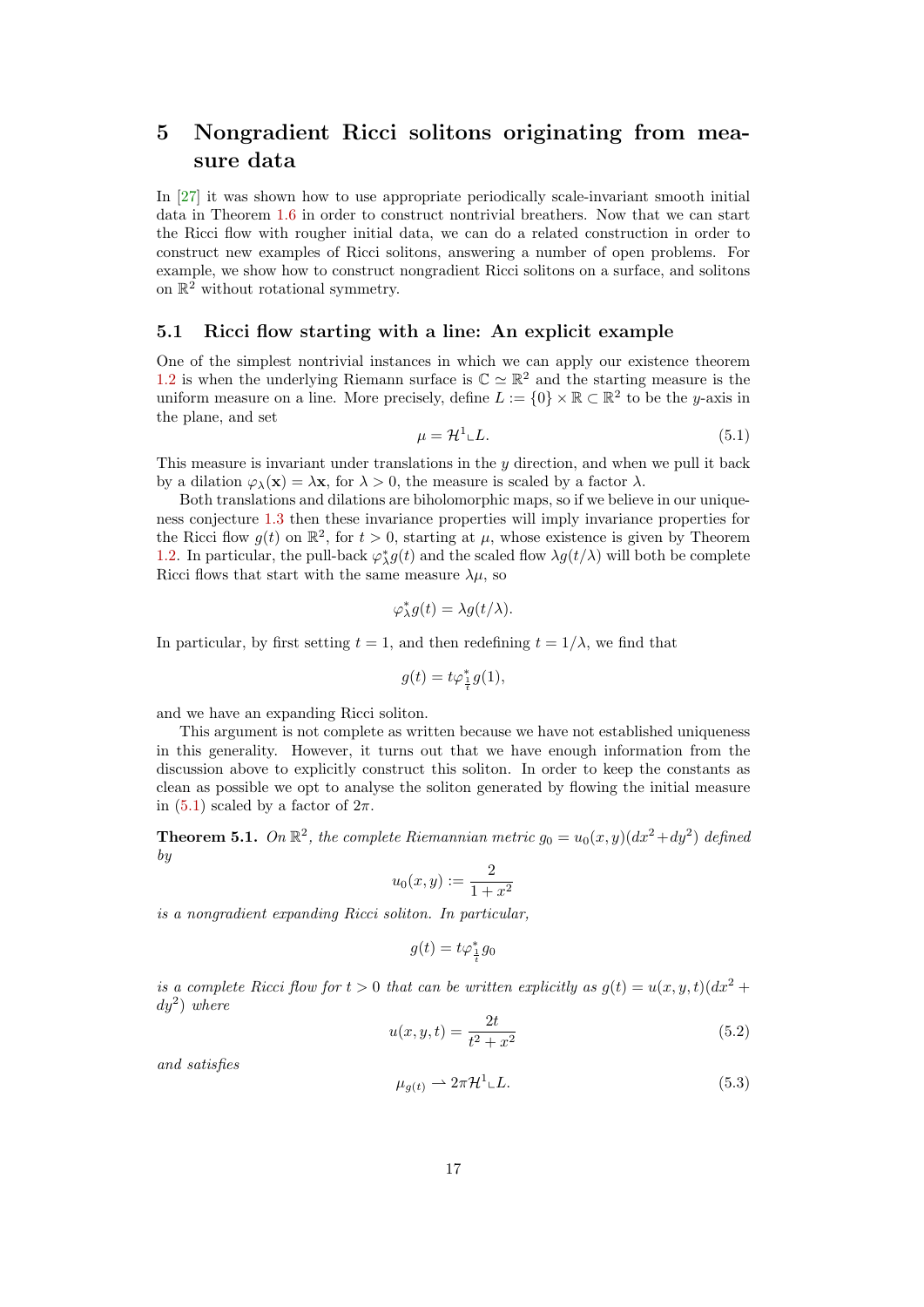The proof is a straightforward computation. In particular, we can verify that the conformal factor that is given explicitly by [\(5.2\)](#page-16-2) satisfies

$$
\frac{\partial u}{\partial t} = \frac{2(x^2 - t^2)}{(t^2 + x^2)^2} = \Delta \log u.
$$

The assertion that the soliton is nongradient follows from the well-known fact that a gradient Ricci soliton on a surface with potential function  $f$  must have the rotated gradient  $J\nabla f$  being a Killing field (see e.g. [\[6,](#page-22-0) Chapter 1, §3.1]). Up to scaling, the only Killing field for  $g_0$  is vertical translation. This is the first nongradient soliton that is known in two dimensions. It extends to higher dimensions by taking a product with a Gaussian soliton. In higher dimensions, homogeneous nongradient solitons have been constructed in [\[1,](#page-22-14) [18\]](#page-22-15). In contrast, gradient solitons have been classified in two dimensions; see e.g. [\[3\]](#page-22-16).

We see from the formula for this soliton that this Ricci flow diffuses the mass over length scales of order t. This is consistent with the estimates elsewhere in this paper, and can be contrasted with the standard linear heat equation, which averages over length and can be contras<br>scales of order  $\sqrt{t}.$ 

As for the geometry of the metric  $g_0$ , we can compute its Gauss curvature to be

$$
K = \frac{1}{2} \left( \frac{1 - x^2}{1 + x^2} \right).
$$

For large  $x$ , it looks like spatial infinity in the half-space model of hyperbolic space (scaled to have Gauss curvature  $-\frac{1}{2}$ ). Along the y axis the Gauss curvature is  $\frac{1}{2}$ . The effect of the Ricci flow away from the y-axis begins like the big-bang Ricci flows on the half-spaces on either side of the  $y$  axis. The Gauss curvature is controlled by

$$
-\frac{1}{2t} < K_{g(t)} \le \frac{1}{2t}.
$$

**Remark 5.2.** Because the flow is independent of y, we can quotient it by a translation  $y \mapsto y + c$  or consider it as a one-dimensional solution of the equation, depending only on x. In the latter case the solution arises as a limit of Barenblatt-Pattle solutions  $[7]$ . However, both of these viewpoints destroy the soliton structure.

**Remark 5.3.** The metric we construct here can be considered as being dual to the hyperbolic plane, scaled to have curvature  $-\frac{1}{2}$ , in the sense of Buscher duality from string theory. See the discussion in  $[6]$ .

## 5.2 More Ricci solitons on the plane

The idea motivating the construction above generalises to give a large class of additional examples of Ricci solitons on surfaces. By lifting them to the universal cover, we can consider them on  $\mathbb{R}^2$  and the half plane.

#### <span id="page-17-0"></span>5.2.1 Translating solitons in the plane

If we are given a nonnegative function  $f \in L^1_{loc}(\mathbb{R})$  that is not identically zero, we can generate a function  $u_0 : \mathbb{R}^2 \to [0, \infty)$  by defining

$$
u_0(x,y) := e^x f(y).
$$

Taking  $u_0$  to be the density of a measure  $\mu$  on the plane, we can apply Theorem [1.2](#page-1-0) to give a Ricci flow  $g(t)$  starting with  $\mu$ . Defining the shift  $T_{\sigma} : \mathbb{R}^2 \to \mathbb{R}^2$  by  $T_{\sigma}(x, y) = (x + \sigma, y)$ , we see that

$$
T^*_{\sigma}\mu = e^{\sigma}\mu,
$$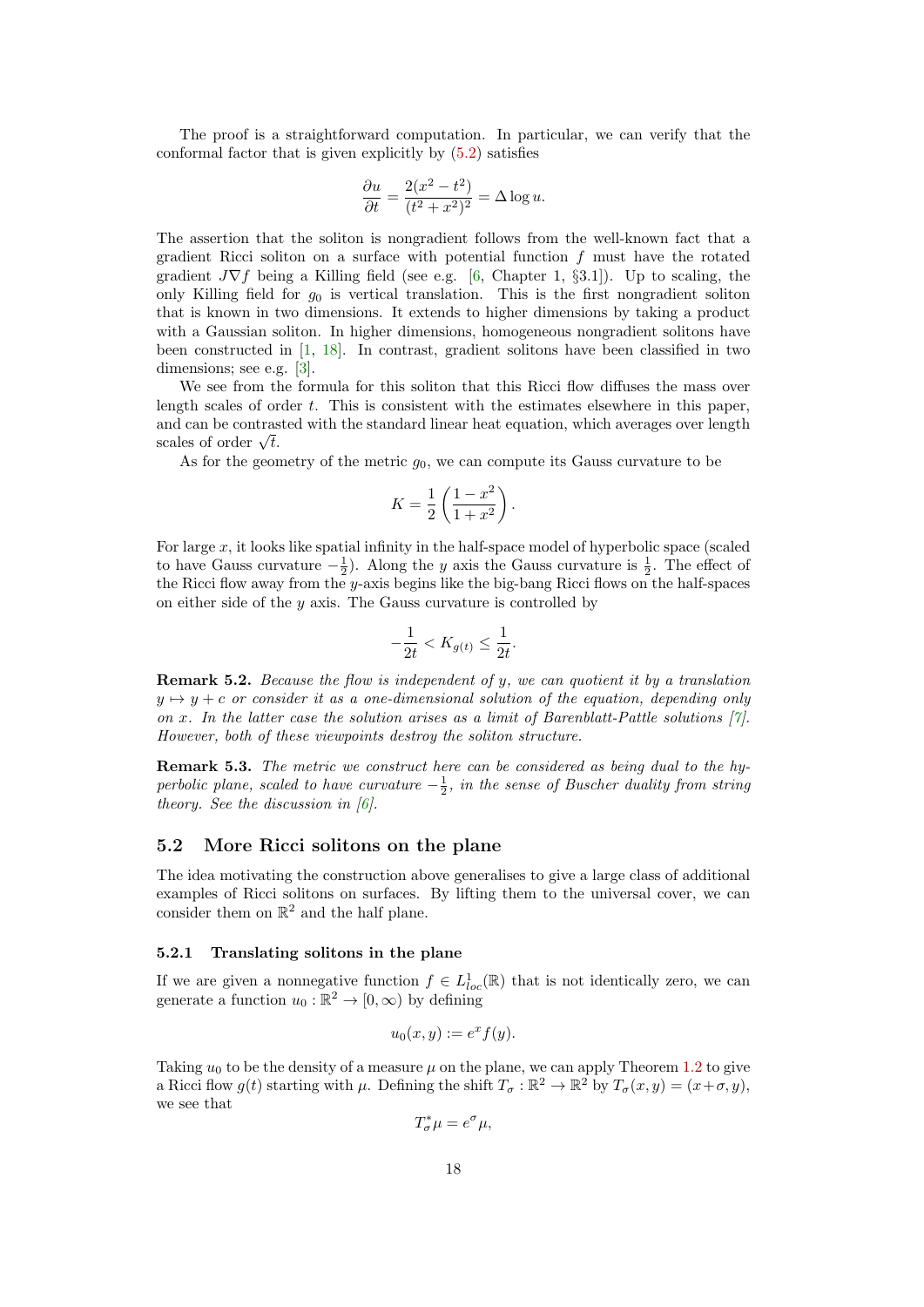and so both  $T^*_{\sigma}g(t)$  and  $e^{\sigma}g(te^{-\sigma})$  are Ricci flows starting with the same initial measure. By the uniqueness of Theorem [1.4](#page-2-1) we deduce that

$$
e^{\sigma}g(te^{-\sigma}) = T_{\sigma}^*g(t),
$$

which implies

$$
g(t) = t T^*_{-\log t} g(1),
$$

and we have generated an expanding soliton on  $\mathbb{R}^2$  that moves by translation.

For context, consider the trivial case that  $f \equiv 1$ . Then geometrically u is the volume measure of the universal cover of the punctured plane. The soliton we have described in this trivial case is the universal cover of the time 1 instantaneously complete evolution of the punctured plane.

#### <span id="page-18-0"></span>5.2.2 Dilating and rotating solitons in the plane

As a variation of the construction above, if we are given  $\alpha > 0$ ,  $\beta \in \mathbb{R}$  and a nonnegative function  $f \in L^1_{loc}(S^1)$  that is not identically zero, we can generate a function  $u_0 : \mathbb{R} \times S^1 \to$  $[0, \infty)$  by defining

$$
u_0(x,\theta) := e^{\alpha x} f(\theta + \beta x).
$$

Taking  $u_0$  to be the density of a measure on the cylinder  $\mathbb{R} \times S^1$ , and pushing it forward to the plane under the conformal map  $(x, \theta) \mapsto (e^x, \theta)$  gives a Radon measure  $\mu$  on the whole plane with density relative to Lebesgue measure given in polar coordinates by the  $L^1_{loc}$  function

$$
(r,\theta) \mapsto r^{\alpha-2} f(\theta + \beta \log r).
$$

Note that asking for  $\alpha$  to be strictly positive makes  $\mu$  locally finite, in particular near the origin. That density function has been constructed so that if we pull back  $\mu$  under the conformal diffeomorphism  $\psi_{\lambda}: \mathbb{R}^2 \to \mathbb{R}^2$  defined in polar coordinates by

$$
\psi_{\lambda}(r,\theta)=(\lambda r,\theta-\beta\log\lambda),
$$

where  $\lambda > 1$  (corresponding to adding log  $\lambda$  to x and rotating by  $-\beta \log \lambda$  in the cylinder picture) then it is scaled according to

$$
\psi_{\lambda}^*\mu=\lambda^{\alpha}\mu.
$$

A trivial example would be  $f \equiv 1, \beta = 0$  and  $\alpha = 2$ , which gives the flat plane. Changing  $\alpha$  adjusts this to a nontrivial cone metric.

Let  $q(t)$  be the Ricci flow starting with  $\mu$ , as given by Theorem [1.2.](#page-1-0) Consider starting the Ricci flow with the initial measure  $\lambda^{\alpha}\mu$ . On the one hand,  $\psi_{\lambda}^{*}g(t)$  is such a flow, and on the other hand  $\lambda^{\alpha} g(t/\lambda^{\alpha})$  is such a flow. By the uniqueness of Theorem [1.4,](#page-2-1) we then must have

$$
\psi_\lambda^*g(t)=\lambda^\alpha g(t/\lambda^\alpha).
$$

Then

$$
g(t) = t\psi_{t^{-1/\alpha}}^* g(1),
$$

and we have an expanding Ricci soliton. In the case that  $\beta \neq 0$ , we see that the diffeomorphism  $\psi_{t-1/\alpha}$  rotates an unbounded number of times as  $t \downarrow 0$ .

A simple example corresponding to the case  $\alpha = 2$  is the soliton generated by the measure on the plane that is Lebesgue measure in a half space, and the trivial measure on the complementary half space.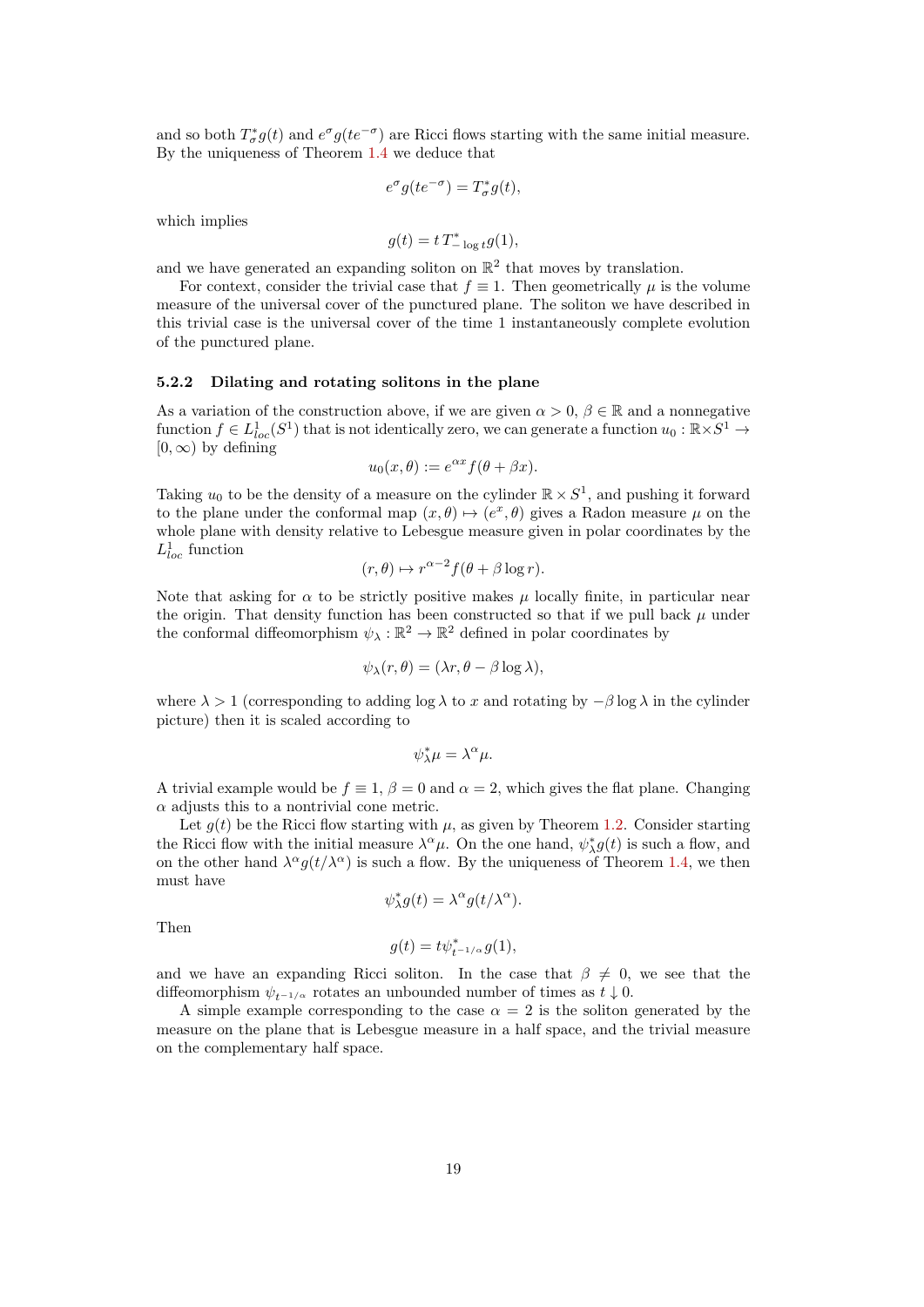#### 5.3 Solitons in the half plane

Essentially identical constructions to the ones above give a large class of new expanding solitons on the half plane, or equivalently on the disc.

First, we can modify Section [5.2.1](#page-17-0) by taking instead  $f \in L^1_{loc}(0, \infty)$ , in which case  $u_0$ will live on  $\mathbb{R} \times (0, \infty)$ . We then apply Theorem [1.2](#page-1-0) on the half plane instead, and the rest of the argument follows verbatim with the shift  $T_{\sigma}$  restricted to this half plane.

Meanwhile, we have a half plane version of the dilating solitons of Section [5.2.2](#page-18-0) arising by restricting f to half a circle, i.e. the interval  $(0, \pi)$ , and setting  $\beta = 0$ . Thus the density is given in polar coordinates by

$$
(r,\theta) \mapsto r^{\alpha-2}f(\theta),
$$

We apply Theorem [1.2](#page-1-0) in the half plane and end up with an expanding soliton of the form

$$
g(t)=t\varphi_{t^{-1/\alpha}}^*g(1),
$$

<span id="page-19-1"></span>**Example 5.4.** A simple example corresponding to the case  $\alpha = 2$  and  $f \equiv 1$  is the soliton generated by the half plane  $\{y > 0\}$  with the Euclidean metric. The corresponding Ricci flow could be written  $u(x, y, t)(dx^2 + dy^2)$  where

$$
u(x, y, t) = F\left(\frac{y}{\sqrt{t}}\right)
$$

for some decreasing function  $F:(0,\infty) \to (1,\infty)$  satisfying an appropriate ODE with asymptotic behaviour  $F(s) \downarrow 1$  as  $s \to \infty$  (which is guaranteed by the smooth local convergence of any Ricci flow generated by Theorem [1.6](#page-3-0) to its smooth initial data) and  $F(s) \geq \frac{2}{s^2}$  (which is forced because the Ricci flow corresponding to the conformal factor  $F\left(\frac{y}{\sqrt{t}}\right)$  must lie above the conformal factor of the big-bang Ricci flow corresponding to the conformal factor  $\frac{2t}{y^2}$ .) One could check that  $F(s) \sim \frac{2}{s^2}$  for small  $s > 0$ .

#### 5.4 Solitons arising from singular measures

The constructions above can be generalised further, replacing each of the  $L_{loc}^1$  functions f by more general Radon measures. If we could assume the uniqueness conjecture [1.3](#page-1-1) then the constructions would be identical to the ones above. For example, the explicit example of Section [5.1](#page-16-3) would arise from the abstract construction of Section [5.2.2](#page-18-0) by taking  $f$  to be the sum of two delta masses on opposite sides of the circle, and setting  $\alpha = 1$  and  $\beta = 0$ . The interested reader can verify that we can nevertheless treat these cases rigorously by mollifying the Radon measures that substitute for f, generating the corresponding expanding Ricci solitons as above, and then taking a limit as we mollify less and less, using the estimates developed in this paper.

As an example, one could imagine the soliton generated by flowing the Hausdorff measure  $\mathcal{H}^1$  restricted to a logarithmic spiral in the plane.

# <span id="page-19-0"></span>6 Smooth Ricci flows attaining smooth initial data weakly

In this section we prove Theorem [1.5,](#page-2-0) asserting the existence of a Ricci flow starting with the Euclidean plane in the weak sense that the Riemannian distance converges, but that is not the normal static solution.

*Proof.* The Ricci flow  $q(t)$  will arise directly as in the proof of Theorem [1.2,](#page-1-0) except that we would like to specify the approximations  $g_i$  explicitly rather than by appealing to Lemma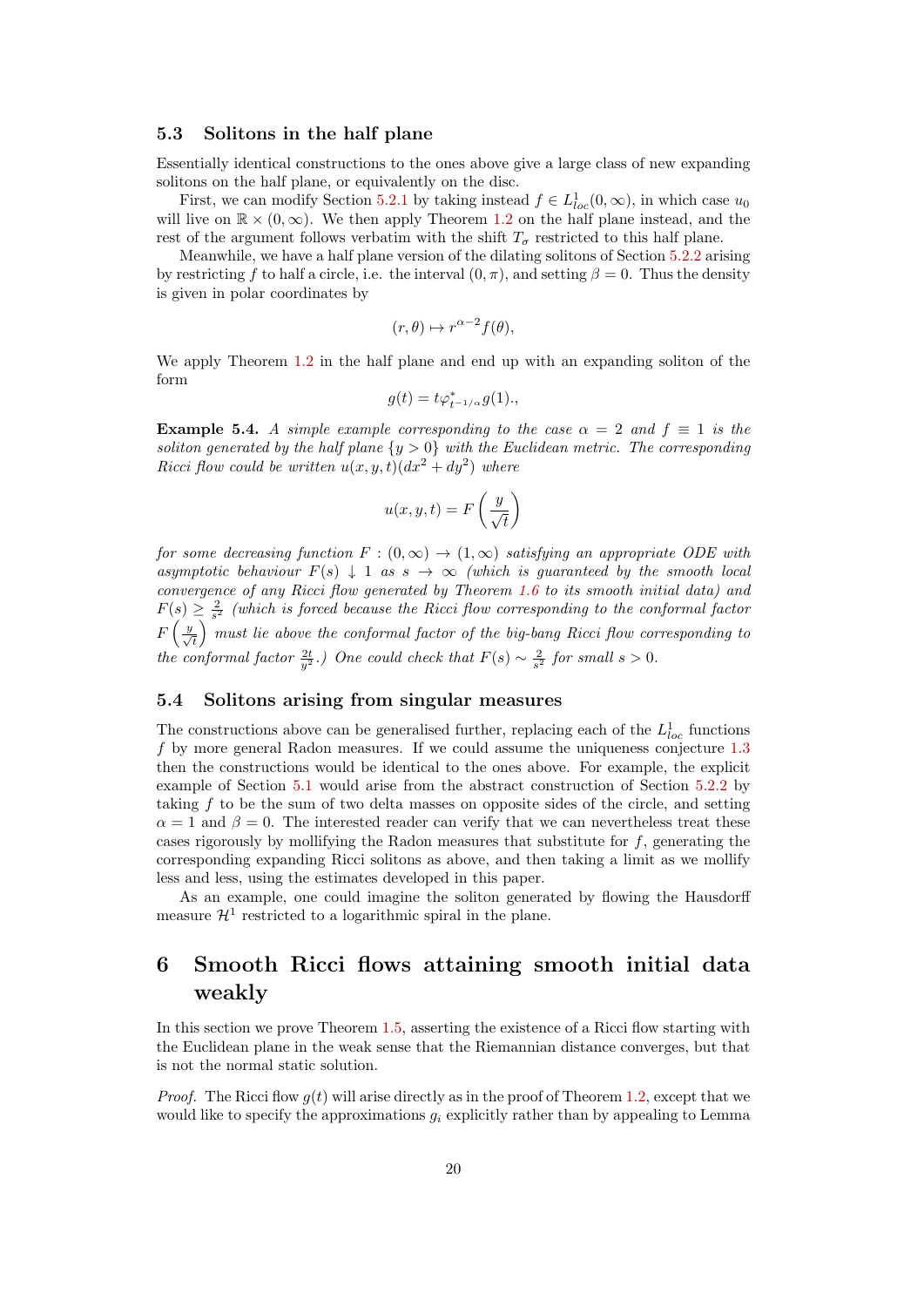[4.1.](#page-9-0) (It is not significant that we will allow our approximating metrics to have infinite volume.) First we ask that  $g_i = u_i(x)(dx^2 + dy^2)$  for some function  $u_i : \mathbb{R} \to (0, \infty)$ with  $u_i(x) = u_i(-x)$ . That is, the metric is invariant under vertical translations and by reflection in the  $y$  axis.

Next we ask that  $g_i \geq g_0$  for all i. This bound will be inherited by the subsequent flows  $g_i(t)$  given by Theorem [1.6,](#page-3-0) i.e.  $g_i(t) \ge g_0$  for all  $t \ge 0$ , and ultimately inherited by the limit Ricci flow  $g(t) = u(x,t)(dx^2 + dy^2)$ . Consequently we have  $u(x,t) \ge 1$ , and thus

$$
d_{g(t)} \ge d_{g_0}
$$

for all  $t > 0$  and throughout  $\mathbb{R}^2 \times \mathbb{R}^2$ .

It will be even more helpful to ask that  $g_i = g_0$  on  $\{|x| \geq 1/i\}$ , i.e. away from a strip around the y axis, since this will allow us to derive an upper barrier for  $g_i$ , which in turn will give upper bounds on  $d_{g(t)}$ . Recall the soliton proposed in Example [5.4](#page-19-1) that originates from flowing a half space with the Euclidean metric. As discussed there, if we consider that soliton on the right half plane  $\{x > 0\}$ , then we can write it as  $F\left(\frac{x}{\sqrt{t}}\right)(dx^2 + dy^2)$ . (Recall that  $F(s)$  is a decreasing function that converges to 1 as  $s \to \infty$ .) Because  $F \geq 1$ , the Ricci flow on the shifted half plane  $\{x > 1/i\}$  with conformal factor  $F\left(\frac{x-1/i}{\sqrt{t}}\right)$  will (being 'maximally stretched' [\[11\]](#page-22-2)) lie above the conformal factor  $u_i(x, t)$  of the restriction of  $g_i(t)$  to  $\{x > 1/i\}$ , i.e.

$$
u_i(x,t) \leq F\left(\frac{x-1/i}{\sqrt{t}}\right),\,
$$

for  $x > 1/i$  and  $t > 0$ . If we then extract a (subsequential) limit Ricci flow  $g(t) =$  $u(x,t)(dx^2 + dy^2)$ , as in the proof of Theorem [1.2,](#page-1-0) it will inherit the upper bound

$$
u(x,t) \leq F\left(\frac{x}{\sqrt{t}}\right).
$$

We can use this upper bound in order to control  $u(x, t)$  to be close to 1 outside a strip around the  $y$  axis  $L$  that is becoming thinner and thinner. More precisely, given arbitrarily small  $\varepsilon > 0$ , pick  $Q > 0$  large enough so that  $F(Q) \leq (1 + \varepsilon)^2$ . Then for  $x \ge Q\sqrt{t}$  we have

$$
u(x,t) \le F\left(\frac{x}{\sqrt{t}}\right) \le F(Q) \le (1+\varepsilon)^2.
$$

Although  $Q$  is liable to be large, we will be able to take such small  $t$  that  $Q$ √  $t$  can be made as small as we like, i.e. the strip can be made very thin.

This upper bound for u gives us very good control on  $d_{g(t)}(p,q)$  for p and q in the half plane  $\{x \geq Q\sqrt{t}\}\$ . Precisely, we have

$$
d_{g(t)}(p,q) \le (1+\varepsilon)d_{g_0}(p,q).
$$

By symmetry, we also then have control for p and q in the opposite half plane  $\{x \leq$  $-Q\sqrt{t}$ . All remaining cases can be reduced to the problem of controlling  $d_{g(t)}(p,q)$  for  $p \in L$  (i.e. p on the y axis) and q in the half plane  $\{x \ge 0\}$ . By imagining shifting both p and q to the right by an amount  $Q\sqrt{t}$ , and using the case above, we reduce to showing that the  $d_{g(t)}$  distance between a point on the y axis L and its shift to the right by  $Q\sqrt{t}$ can be made as small as we like. But

$$
d_{g(t)}((0,0),(Q\sqrt{t},0)) = \int_0^{Q\sqrt{t}} \sqrt{u(x,t)}dx \le Q^{\frac{1}{2}}t^{\frac{1}{4}} \left(\int_0^{Q\sqrt{t}} u(x,t)dx\right)^{\frac{1}{2}}
$$

$$
\int_0^1 u(x,t)dx \to 3
$$

and

$$
\int_{-1}^{1} u(x,t)dx \to 3
$$

as  $t \downarrow 0$  because  $\text{Vol}_{q(t)}([-1,1] \times [0,1])$  will have to converge to  $\mu([-1,1] \times [0,1]) = 3.$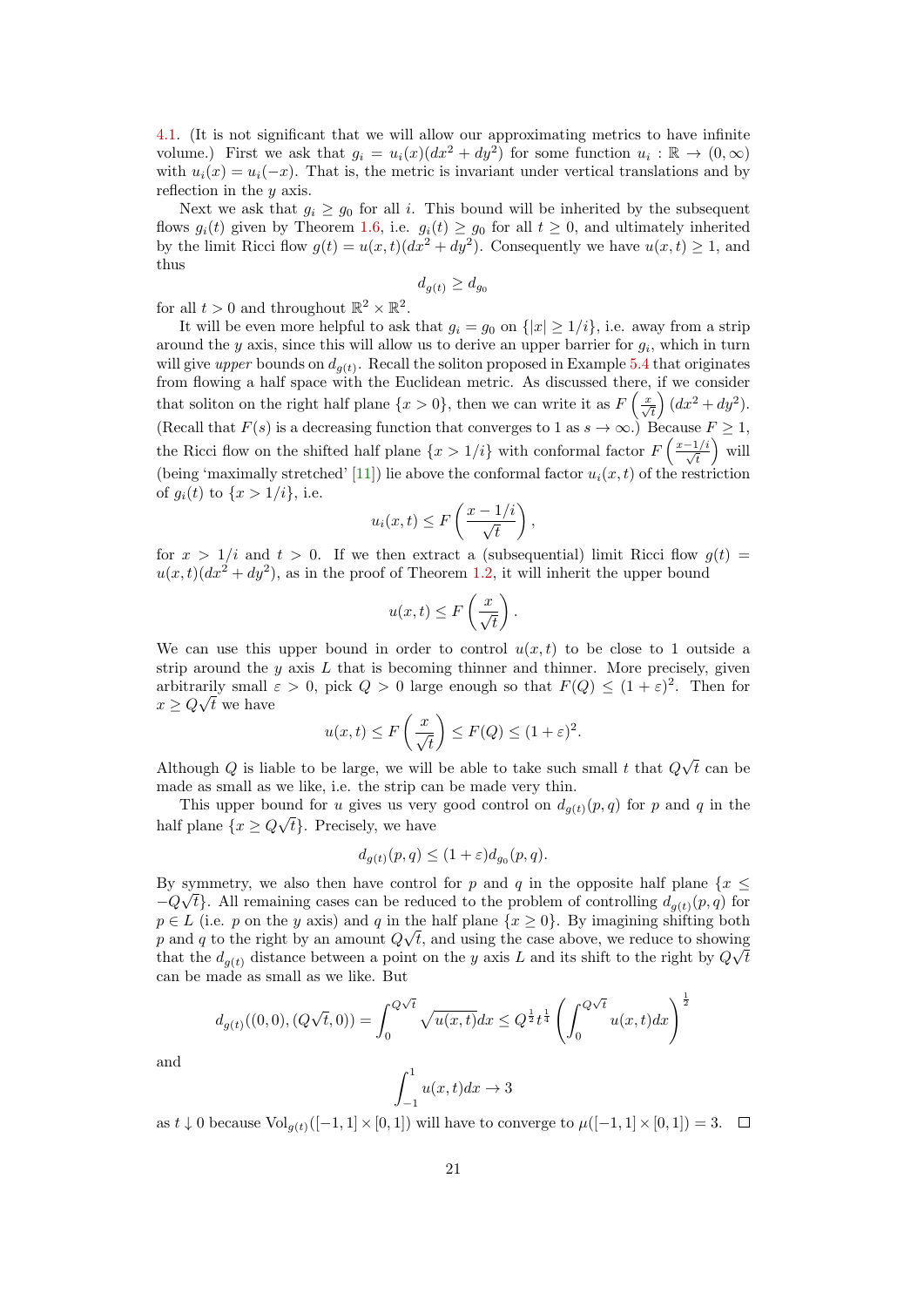It may be worth pointing out that the length of a vertical path between two points on the y axis L that are Euclidean distance 1 from each other will blow up as  $t \downarrow 0$ . In reality, the vertical path is not the shortest.

We also observe that the Ricci flow that we construct for Theorem [1.5](#page-2-0) has the additional property that it converges smoothly locally to the Euclidean plane on  $\mathbb{R}^2 \setminus L$ .

Remark 6.1. Following on from this paper, M.-C. Lee and the first author have refined the properties of the Ricci flow introduced in Theorem [1.5;](#page-2-0) see  $[17]$ .

## 7 There cannot exist a solution starting with a Dirac mass

In this section we prove Theorem [1.1,](#page-1-2) ruling out the existence of flows starting at measures with isolated atoms. An important ingredient will be the following a priori estimate that controls an arbitrary Ricci flow starting locally at initial data with bounded conformal factor.

<span id="page-21-0"></span>**Lemma 7.1.** Suppose  $g(t) = u(t)(dx^2 + dy^2)$  is a smooth Ricci flow on  $B_R$ , some  $R > 0$ , for  $t \in (0,T)$ . Suppose that  $u_0 \in L^{\infty}(B_R)$  with  $0 \le u_0 \le L$ . Suppose  $\mu_{g(t)}$  converges weakly to the measure  $\mu := u_0\mu_0$  corresponding to  $u_0$  as  $t \downarrow 0$ , where  $\mu_0$  is the Lebesgue measure. Then for  $t \in (0,T)$  satisfying  $t \leq R^2L$  the conformal factor at the origin is controlled by

$$
u(0,t)\leq C_1L,
$$

for universal  $C_1$ .

*Proof.* Because  $t \leq R^2 L$ , if we set  $r = \frac{1}{3} (\frac{t}{L})^{\frac{1}{2}}$  then  $B_{3r} \subset B_R$ . Because  $u_0 \leq L$ , we must have  $\mu(B_{3r}) \leq L\pi(3r)^2 = \pi t$ . By the weak convergence  $\mu_{g(t)} \to \mu$  as  $t \downarrow 0$ , for sufficiently small  $t_0 \in (0, t)$  we must have  $\text{Vol}_{g(t_0)}(B_{2r}) \leq 2\pi(t - t_0)$ . Thus we can apply Theorem [2.1,](#page-4-0) thinking of time  $t_0$  here as time 0 there, to deduce that

$$
u(0,t) \le C_0 r^{-2} (t-t_0) = 9C_0 L(t-t_0)/t \le 9C_0 L.
$$

 $\Box$ 

*Proof of Theorem [1.1.](#page-1-2)* Suppose a flow  $q(t)$  did exist, contrary to the claim of the theorem. By taking an appropriate coordinate chart  $B_2$  in M we would have a Ricci flow  $g(t)$  =  $u(t)(dx^2 + dy^2)$  for  $t \in (0, \varepsilon)$  and a smooth function  $u_0 : B \to [0, 1]$  such that

$$
u(t)\mu_0 \rightharpoonup \delta_0 + u_0\mu_0
$$

as  $t \downarrow 0$ . Let  $C_1$  be the universal constant from Lemma [7.1.](#page-21-0) Then according to Lemma [7.1,](#page-21-0) for each  $x \in B \setminus \{0\}$ , we have

$$
u(x,t) \leq C_1
$$

for all  $t \in (0,T)$  with  $t \leq |x|^2$ , or equivalently we have the bound for all  $t \in (0,T)$  and all  $x \in B \setminus B_{\sqrt{t}}$ . Therefore for each  $r \in (0, \frac{1}{2})$ , if  $u_r(t)$  is the conformal factor of the unique smooth instantaneously complete Ricci flow on  $B \setminus B_r$  starting with a conformal factor identically equal to  $C_1$  then  $u(t) \leq u_r(t)$  where defined, for all  $t \in (0,T)$ . Here we start the comparison at some time  $t < |x|^2$ . Letting  $r \downarrow 0$ , we find that  $u(t)$  lies below the conformal factor of the unique smooth instantaneously complete Ricci flow on  $B \setminus \{0\}$ starting identically equal to  $C_1$ . In particular, for each  $r > 0$  (however small) we have

$$
\limsup_{t \downarrow 0} \text{Vol}_{g(t)}(B_r) \le C_1 \pi r^2,
$$

which converges to zero as  $r \downarrow 0$ . This contradicts the weak convergence to  $\mu$  since there cannot then be a delta mass at the origin.  $\Box$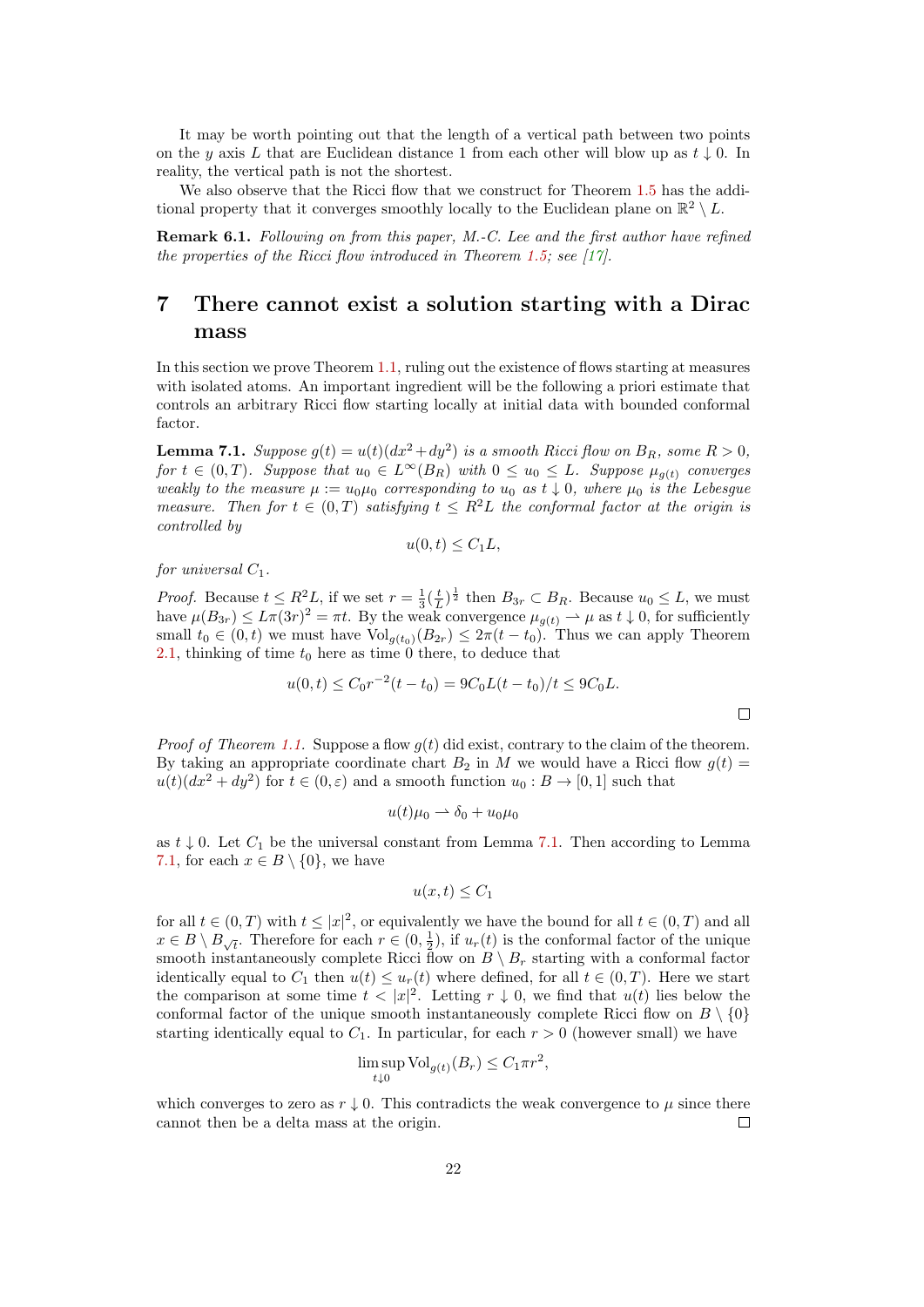## References

- <span id="page-22-14"></span>[1] P. Baird and L. Danielo, Three-dimensional Ricci solitons which project to surfaces. 608 (2007) 65–91.
- <span id="page-22-4"></span>[2] R. Bamler, E. Cabezas-Rivas and B. Wilking, The Ricci flow under almost nonnegative curvature conditions. Inventiones. 217 95–126.
- <span id="page-22-16"></span>[3] J. Bernstein and T. Mettler, Two-Dimensional Gradient Ricci Solitons Revisited International Mathematics Research Notices, 2015 (2015) 78–98.
- <span id="page-22-8"></span>[4] B.-L. Chen, *Strong uniqueness of the Ricci flow.* J. Differential Geom. **82** (2009) 363–382.
- <span id="page-22-11"></span>[5] B. Chow, *The Ricci flow on the 2-sphere.* J. Differential Geometry, **33** (1991) 325– 334.
- <span id="page-22-0"></span>[6] B. Chow, S.C. Chu, D. Glickenstein, C. Guenther, J. Isenberg, T. Ivey, D. Knopf, P. Lu, F. Luo and L. Ni, 'The Ricci Flow: Techniques and Applications: Part 1: Geometric Aspects .' Mathematical Surveys and Monographs 135 AMS (2007).
- <span id="page-22-9"></span>[7] S. H. Davis, E. DiBenedetto and D. J. Diller, Some a priori estimates for a singular evolution equation arising in thin-film dynamics. SIAM J. Math. Anal. 27 (1996) 638–660.
- <span id="page-22-1"></span>[8] A. Deruelle, F. Schulze and M. Simon, On the regularity of Ricci flows coming out of metric spaces. To appear, JEMS. <http://arxiv.org/abs/1904.11870>
- <span id="page-22-12"></span>[9] E. DiBenedetto and D. Diller, About a Singular Parabolic Equation Arising in Thin Film Dynamics and in the Ricci Flow for Complete  $\mathbb{R}^2$ . In 'Partial differential equations and applications: collected papers in honor of Carlo Pucci.', 177 Lecture notes in pure and applied mathematics, 103–119. CRC Press, 1996.
- <span id="page-22-6"></span> $[10]$  E. Di Nezza and C. H. Lu, Uniqueness and short time regularity of the weak Kähler Ricci flow. Adv. Math. 305 (2017) 953–993.
- <span id="page-22-2"></span>[11] G. Giesen and P. M. Topping, *Existence of Ricci flows of incomplete surfaces*. Comm. Partial Differential Equations, 36 (2011) 1860–1880.
- <span id="page-22-13"></span>[12] G. Giesen, 'Instantaneously complete Ricci flows on surfaces.' PhD thesis, University of Warwick, 2012.
- <span id="page-22-7"></span>[13] G. Giesen and P. M. Topping, Ricci flows with unbounded curvature. Math. Zeit. 273 (2013) 449–460.
- <span id="page-22-5"></span>[14] V. Guedj and A. Zeriahi, Regularizing properties of the twisted Kähler-Ricci flow. J. Reine Angew. Math. 729 (2017) 275–304.
- <span id="page-22-10"></span>[15] R. S. Hamilton, 'The Ricci flow on surfaces,' Mathematics and general relativity (Santa Cruz, CA, 1986), 71, Contemp. Math., 237–262, Providence, RI, Amer. Math. Soc., 1988.
- <span id="page-22-3"></span>[16] R. Hochard, Short-time existence of the Ricci flow on complete, non-collapsed 3 manifolds with Ricci curvature bounded from below. [http://arxiv.org/abs/1603.](http://arxiv.org/abs/1603.08726v1) [08726v1](http://arxiv.org/abs/1603.08726v1)
- <span id="page-22-17"></span>[17] M.-C. Lee and P. M. Topping, *Time zero regularity of Ricci flow.* Preprint (2022). <https://arxiv.org/abs/2202.12564>
- <span id="page-22-15"></span>[18] J. Lott, On the long-time behavior of type-III Ricci flow solutions. Math. Ann. 339 (2007) 627–666.